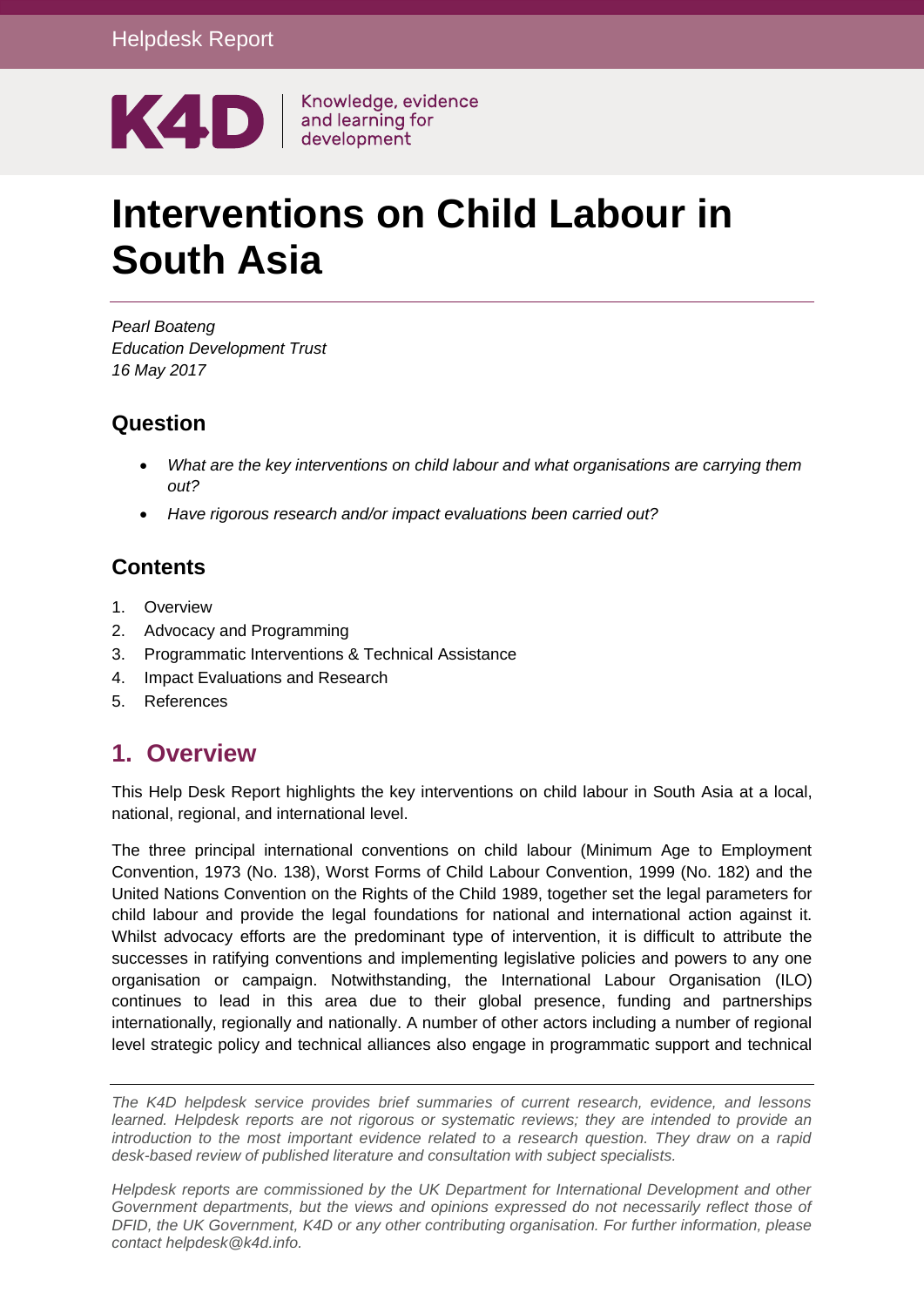assistance addressing child labour. Impact evaluations on child labour programmes tend to suffer from two main limitations:

- 1. Seldom is child labour the main outcome of interest of impact evaluations and;
- 2. Social protection programmes and their constituent interventions are not necessarily selected according to a consistent knowledge generating strategy.

Despite these challenges, integrated approaches such as conditional cash transfers combined with supply side interventions such as the provision of education and healthcare services have demonstrated the most success according to the studies examined for this report. Effective and well-targeted responses to child labour demand a strong body of knowledge on the issue, including an understanding of the number of child labourers, which employment sectors and geographical areas they work in, the demographic characteristics of the children involved, and the type of work that they carry out. Despite recent national household surveys in most South Asian countries (with Afghanistan as an important exception), data quality and comparability are uneven and significant information gaps remain, affecting the true understanding of the dynamics of child labour and the ability of policy-makers to address it. There is a general need therefore, for mainstream systems for the collection, analysis and dissemination of child labour statistics, as well as more targeted research aimed at filling specific knowledge gaps.

This report will begin with an overview of advocacy efforts and service provision at the international, regional and national levels followed by programmatic and technical assistance interventions also sub-categorised in a similar manner. Lastly the report will conclude with a discussion regarding impact evaluations, key findings and its challenges.

# <span id="page-1-0"></span>**2. Advocacy and Programming**

As there are many overlaps between organisational advocacy efforts and service provision e.g. rehabilitation services they are presented together in this section where appropriate.

### **International Level**

At the international level, the ILO, UNICEF and other organisations such as Save the Children, Terre des Hommes (TdH) and Plan International lead the way on interventions on child labour. The ILO coordinates and implements most of the advocacy efforts through inter-agency cooperation with other bilateral institutions and organisations globally.<sup>1</sup> For instance, the ILO's International Programme on the Elimination of Child Labour (IPEC) has focused on raising awareness on child labour and the implementation of legal and policy frameworks with more than 200 projects worldwide (ILO 2013b). Similarly, UNICEF has undertaken campaigns to raise awareness about child labour, for example through a Parenting Education Initiative in Nepal, where the goal is to increase parents' awareness of the harmful effects of child labour (UNICEF, 2014).

ILO-IPEC and UNICEF, among other international NGOs, have also extended their focus on child labour to ending child recruitment into armed forces during conflicts and on reintegration in post-conflict countries (IPEC, 2007). Unfortunately, there is very little evidence concerning the

<sup>&</sup>lt;sup>1</sup> http://www.ilo.org/newdelhi/areasofwork/child-labour/action/WCMS\_387362/lang--en/index.htm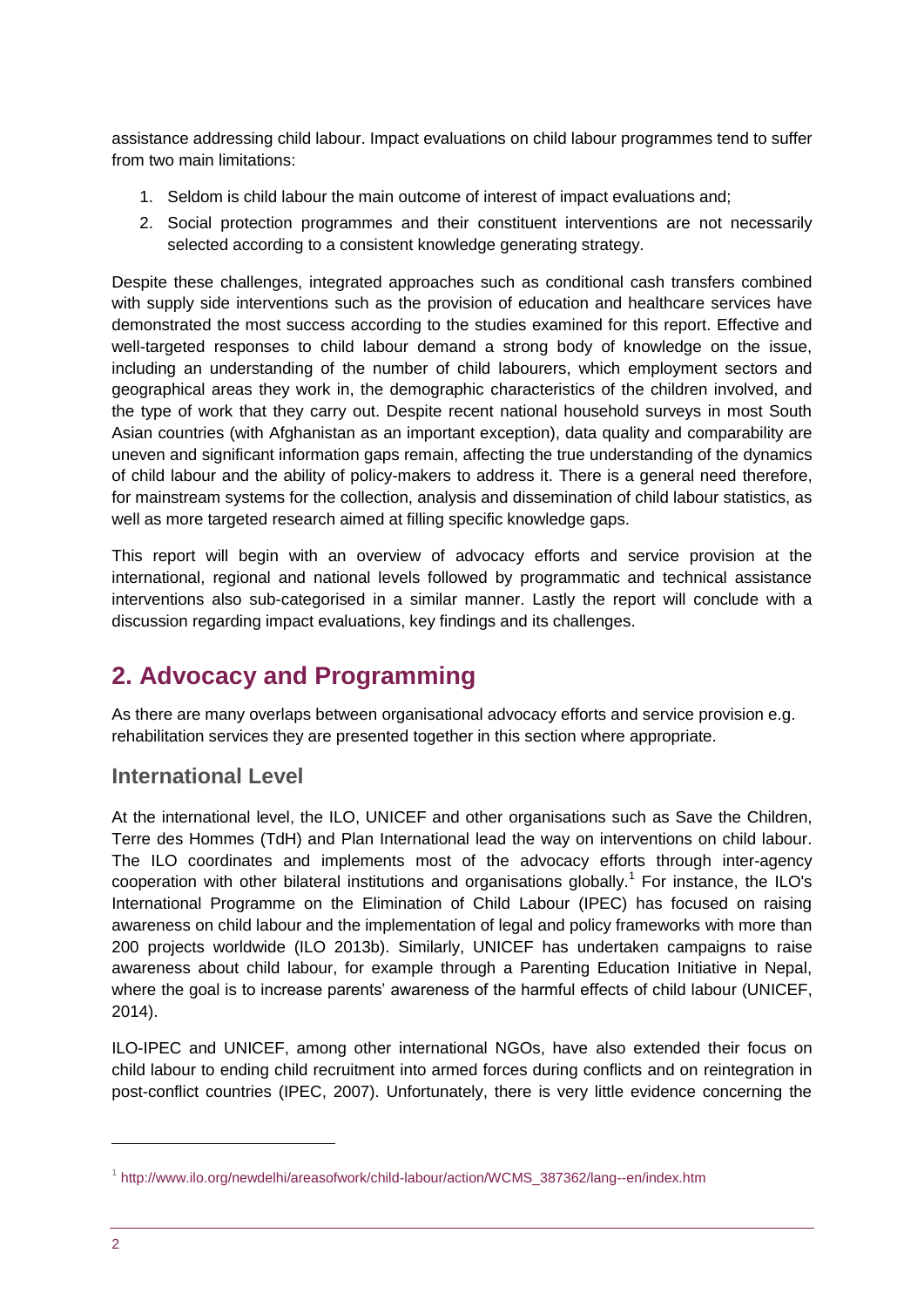impact of these advocacy activities on child labour outcomes. Moreover, general knowledge regarding the different types of communication and channels that are most effective in influencing behaviour is limited. This has been highlighted as an important avenue of research given the documented negative effects that child soldiering had on ex-combatants labour and education outcomes (Blattman and Annan 2010). Other programmes have focused on providing an integrated set of interventions for children working or at risk of working, usually conditioned on school attendance (Dammert et. Al, 2017).

### **Human Rights Watch (HRW)**

In terms of advocacy, HRW lobbies governments, UN agencies, regional bodies such as the European Union, employers, and trade unions on a range of different issues including changes in policy and practice that promote human rights and justice around the world.<sup>2</sup> Annually, HRW publishes more than 100 reports and briefings on human rights conditions in over 90 countries, generating extensive coverage in local and international media. In terms of child labour, HRW produces reports on child labour statistics and its prevalence globally. Their findings are used as the basis of many of its advocacy efforts which largely remain global in focus though they do collaborate with local human rights groups. The most recent report produced by HRW regarding South Asia is – "They Bear All The Pain" Hazardous Child Labour in Afghanistan (HRW, 2016a).

### **International Labour Organisation (ILO)**

Through its South Asia hub, ILO-IPEC works through advocacy and other means to mainstream child labour into government policies, strategies, plans and budgets. As a result of these efforts, child labour issues have been included in the national Poverty Reduction Strategy Papers in Cambodia, Indonesia, Nepal and Pakistan, and mainstreaming is being pursued in other Asian countries, such as the Philippines and Vietnam. At present, there are efforts to integrate child labour and trafficking concerns into Education for All initiatives in Cambodia, China, India, Indonesia, Pakistan, the Philippines, Sri Lanka and Vietnam (Khan & Lyon, 2015).

Some of the ILO's global advocacy campaigns include: *Red Card to Child Labour<sup>3</sup>* (launched in 2002) and the Global Conference on Child Labour where the *Roadmap for Achieving the Elimination of the Worst Forms of Child Labour by 2016* was agreed upon by representatives from 97 countries (though progress since has been slow) (UNICEF, 2014; US DoL, 2015). The fourth edition of the conference is to be organised by the Government of Argentina and will take place in Nov 2017.<sup>4</sup> Since 2002, ILO has annually led a World Day Against Child Labour (June 12). The event is widely supported with national level activities and policy discussions. The ILO usually issues a technical report on an aspect of child labour to coincide with this day annually. The ILO has also played a leading role in collaborations with UN agencies and other partners on a number of initiatives such as the Understanding Children's Work (UCW) Project, the International Partnership on Child Labour in Agriculture, the Global Task Force on Child Labour

 $^2$  <https://www.hrw.org/report/2016/05/30/human-rights-supply-chains/call-binding-global-standard-due-diligence>

<sup>&</sup>lt;sup>3</sup> <http://www.ilo.org/ipec/Campaignandadvocacy/RedCardtoChildLabour/lang--en/index.htm>

<sup>4</sup> [http://www.ilo.org/wcmsp5/groups/public/---ed\\_norm/---relconf/documents/meetingdocument/wcms\\_532236.pdf](http://www.ilo.org/wcmsp5/groups/public/---ed_norm/---relconf/documents/meetingdocument/wcms_532236.pdf)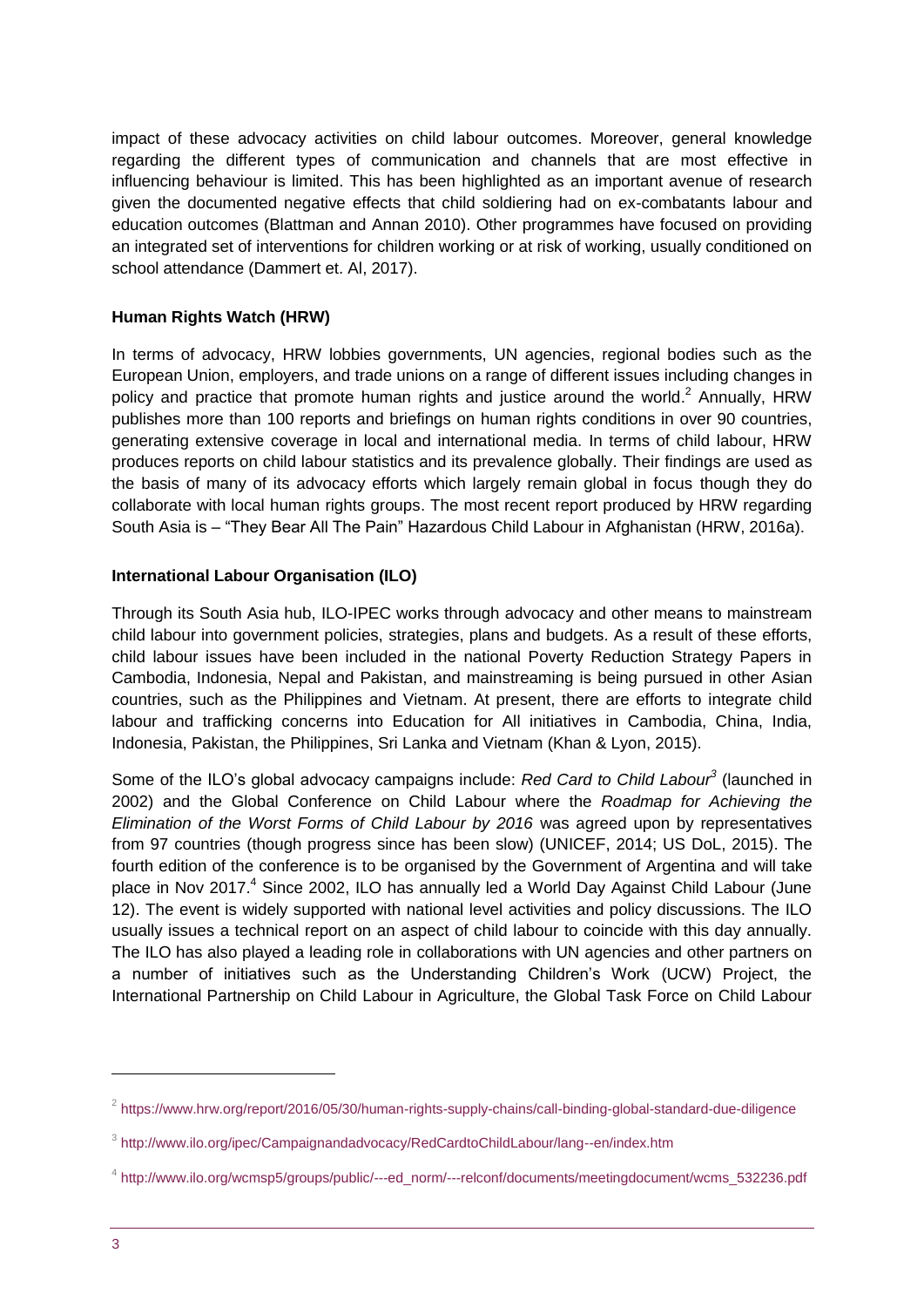and Education for All, and the Child Labour Platform (a group that brings together private sector companies wishing to engage on child labour issues) (ILO, 2015).

### **Save the Children**

Save the Children works with state authorities & civil society organisations to free children engaged in labour and is working to withdraw 50,000 child domestic workers from domestic help. One key outcome from Save the Children's work is the creation of a national child protection system in India though it is difficult to . The organisation currently works across 2000 villages in 9 states of India with the aim of removing children from exploitative working conditions and then rehabilitating them and supporting their education. Along with the organisation's action to remove children from exploitative working situations, Save the Children has been active in mobilising public opinion and lobbying for policy and legislative action to abolish child labour in all its forms.<sup>5</sup>

### **Terre des Hommes (TdH)**

Terre des Hommes, a Netherlands based non-governmental organisation (NGO), fights child labour by:

- providing medical care and improving risky working conditions;
- raising awareness among local communities on the common disastrous consequences of dangerous and poorly paid work, the importance of health care and the need for education for the child;
- educating parents to prevent the next generation from ending up in the vicious circle of poverty;
- enabling as many children as possible to attend school (again);
- lobbying in government bodies to counter child exploitation and to put child rights on the agenda.

The organisation has worked extensively in Asia, and in India, Bangladesh, Myanmar and Nepal specifically. In India, Terre des Hommes currently fights against the exploitation of over 20,000 children who work under dangerous conditions in the mica mines. In the regions of Jharkland and Bihar, TdH works towards making villages 'child-friendly'.<sup>6</sup> They have also produced research reports regarding hazardous child labour in mica mining in Jharkland. TdH attributes the decision of the Indian government to sign two conventions on children's rights – one to lay down the minimum age at which children are allowed to work and one that prohibits children under 18 from performing dangerous work or work that may be harmful to their health – to their years of lobbying and advocacy. The signing of these conventions is particularly significant as India is one of the last countries to sign ILO conventions in these areas.<sup>7</sup>

<sup>5</sup> <https://www.savethechildren.in/what-we-do/child-protection/child-labour>

<sup>&</sup>lt;sup>6</sup> 'Child friendly' villages refer to villages where children do not work but go to school and their parents are aware of the risks posed by child labour

<sup>&</sup>lt;sup>7</sup> [https://www.terredeshommes.nl/en/news/india-imposes-restraints-child-labour.](https://www.terredeshommes.nl/en/news/india-imposes-restraints-child-labour) Also see US DoL.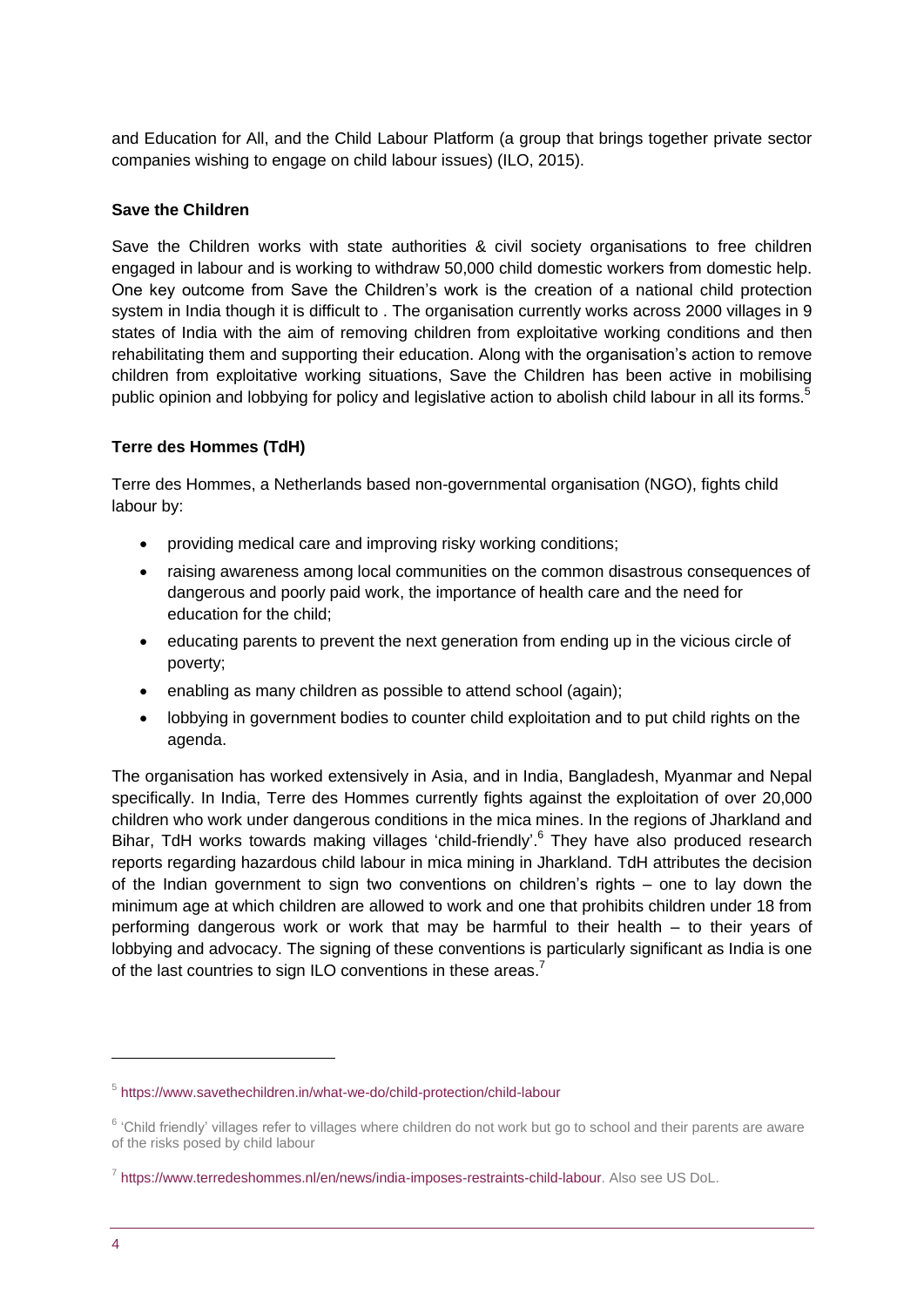In Bangladesh, TdH's activities revolve around the sexual exploitation of children, child trafficking and migration of children and the sexual and reproductive health rights of young people. $8$  In Nepal, TdH's work focuses on child exploitation in the adult entertainment sector.<sup>9</sup> In Myanmar, TdH focuses on child labour in tea shops and the agricultural sector, the recruitment of child soldiers, the sexual exploitation of children, child trafficking and the migration of children.<sup>10</sup>

Some of TdH's latest global campaigns involving child labour include: the TdH VR Experience which using virtual reality, viewers experience the exploitation of the 12-year-old girl Amani by a Kenyan middle class family.

### **Regional Level**

At the regional level in South Asia, there are a number of strategic technical and policy advocacy alliances many of which are partners with the ILO and TdH. These are listed below:

**BIMSTEC -** The Bay of Bengal Initiative for Multi-Sectoral Technical and Economic Cooperation (BIMSTEC) is a regional organisation comprising of seven Member States; five deriving from South Asia, including Bangladesh, Bhutan, India, Nepal, Sri Lanka, and two from Southeast Asia, including Myanmar and Thailand. BIMSTEC is often part of regional discussions and forum concerning children's rights and child labour (Khan & Lyon, 2015).

**SAARC (South Asia Association for Regional Cooperation)** - SAARC was established with the signing of the SAARC Charter in Dhaka on 8 December 1985. SAARC comprises of eight Member States: Afghanistan, Bangladesh, Bhutan, India, Maldives, Nepal, Pakistan and Sri Lanka. The Secretariat of the Association was set up in Kathmandu, Nepal on 17 January 1987. SAARC Commitments on Children include:

- The Rawalpindi (Ministerial) Resolution on Children of South Asia (1996).
- SAARC Convention on Regional Arrangements for the Promotion of Child Welfare in South Asia (2002)
- SAARC Convention on Preventing and Combating Trafficking in Women and Children for Prostitution (2002).
- The Colombo (Ministerial) Statement (2009)
- The SAARC Development Goals (SDGs).
- South to South Cooperation on Child Rights 2010.

SAARC organises regional workshops and events to create a forum to discuss issues including child labour. The second regional Child Labour Workshop was organised in New Delhi by the Ministry of Labour and Employment, India, in collaboration with the V.V. Giri National Labour Institute and the ILO in 2013. SAARC also organises the South Asia Labour Conference which last took place in Lahore, Pakistan in April 2014 (Khan & Lyon, 2015). There is also a SAARC Technical Committee on Women, Youth and Children.

<sup>&</sup>lt;sup>8</sup> <https://www.terredeshommes.nl/en/bangladesh>

<sup>9</sup> <https://www.tdh.ch/en/our-interventions/nepal>

<sup>&</sup>lt;sup>10</sup><https://www.terredeshommes.nl/en/myanmar>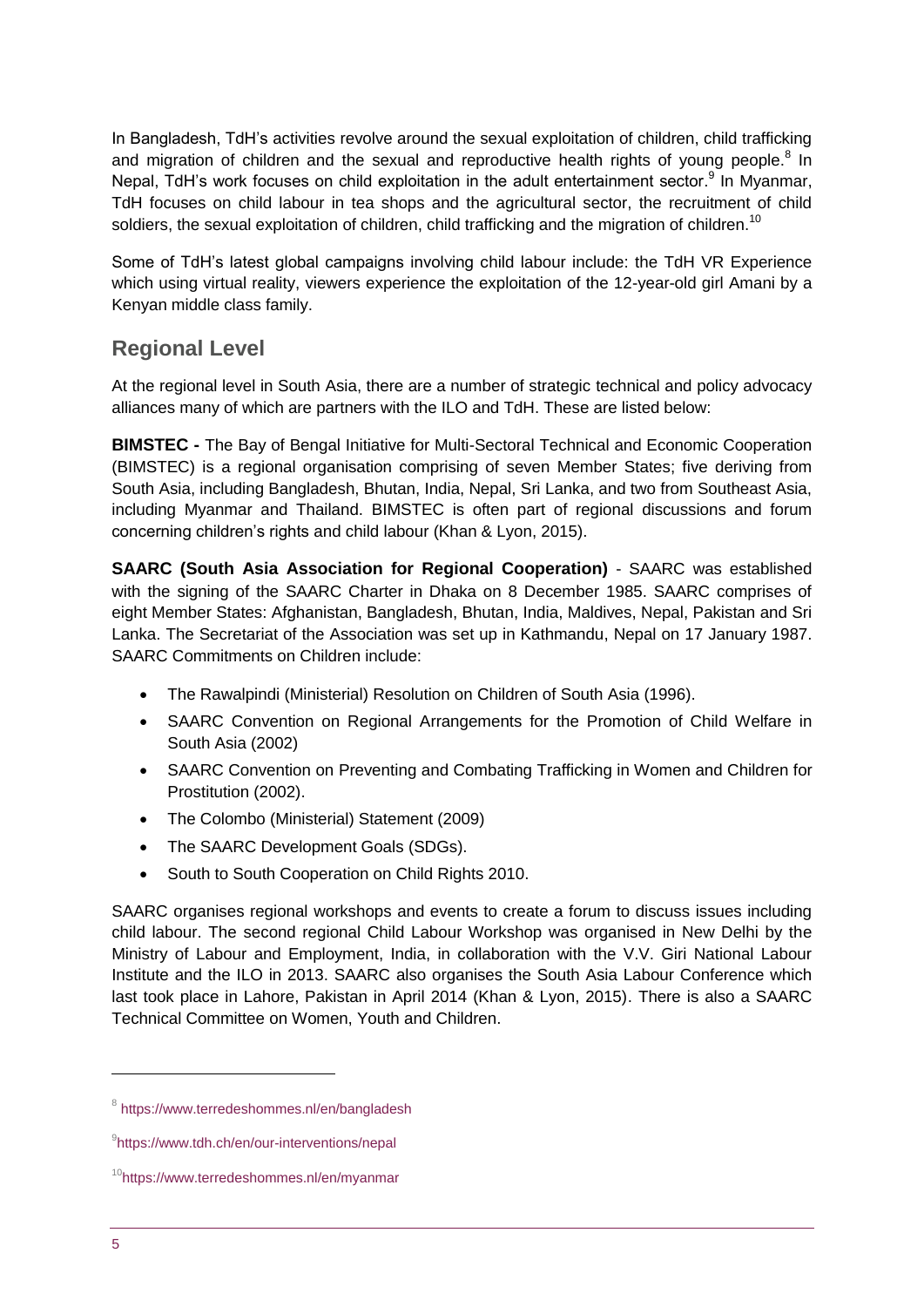**South Asia Coordinating Group on Action against Violence against Children (SACG)** – SACG is an inter-agency group of United Nations (UN) agencies, international non-governmental Organisations (INGOs) and other actors engaged in child rights and protection at the regional level in South Asia. Member agencies include the ILO (as Chair), UNFPA, Plan, UNICEF, TdH, World Vision Asia, Save the Children, SOS Children's Villages International, Child Helpline amongst others.<sup>11</sup> Its mission is to work together with the South Asia Initiative to End Violence against Children (SAIEVAC), the National Action and Coordinating Groups against Violence against Children (NACGs), children and young people and other stake-holders to end all forms of violence against children in South Asia, focusing on advocacy, institutional strengthening and technical support.

Outcomes of SACG include the **South Asia Strategy against Child Labour (SASCL)**. The strategy development process, led by the ILO, in coordination with SACG, involved a participatory approach in which recommendations were sought from key actors, including representatives of ministries of labour, child development, and human rights, SAIEVAC Governing Board members and National Coordinators, representatives of employers' and workers' organisations, civil society and other stakeholders who participated in three key meetings/workshops in 2012-13. SASACL aims to enhance knowledge generation, dissemination and utilisation; capacity development including for enforcement and implementation; innovative and strengthened partnerships; and effective resource mobilisation so as to accelerate the pace and scope of action and policies that will contribute to ensuring children's rights and end all violence against children (Khan & Lyon, 2015).

**South Asian Alliance of Grassroots NGOs (SAAGN)** – SAAGN (supported by the European Commission) is a regional alliance of grassroots NGOs working in the field of child rights and basic services for children and their families in five South Asian countries, namely: Afghanistan, Bangladesh, India, Nepal and Sri Lanka. Butterflies (India) founded the National Alliance of Grassroots NGO's (NAGN) and thereafter SAAGN with other partner NGOs.

Today, the alliance comprises of 139 organisations throughout the South Asian region that are actively associated with the alliance. These NGOs have been working for varying lengths of time on fields such as child rights advocacy, child labour, education and child participation. The alliance therefore strengthens these NGOs, which suffer from chronic underfunding, and enhances their negotiation power in the region with important stakeholders at every level allowing for more effective regional co-ordination.<sup>12</sup>

Since January 2011, SAAGN in collaboration with other alliance members from national chapters have been implementing a project titled 'Civil Society Alliance for Child Rights in South Asia' with support from the European Commission. The project looks at building capacities and developing opportunities for grassroots organisations in India, Afghanistan, Bangladesh, Nepal and Sri Lanka to work on child rights issues.<sup>13</sup> In terms of advocacy the project aims to:

<sup>11</sup> [http://www.ilo.org/wcmsp5/groups/public/---asia/---ro-bangkok/---sro](http://www.ilo.org/wcmsp5/groups/public/---asia/---ro-bangkok/---sro-new_delhi/documents/genericdocument/wcms_300828.pdf)[new\\_delhi/documents/genericdocument/wcms\\_300828.pdf](http://www.ilo.org/wcmsp5/groups/public/---asia/---ro-bangkok/---sro-new_delhi/documents/genericdocument/wcms_300828.pdf)

<sup>12</sup> [http://www.saagn.org/;](http://www.saagn.org/) Anti-Slavery (2008)

<sup>13</sup> <http://www.saagn.org/places/>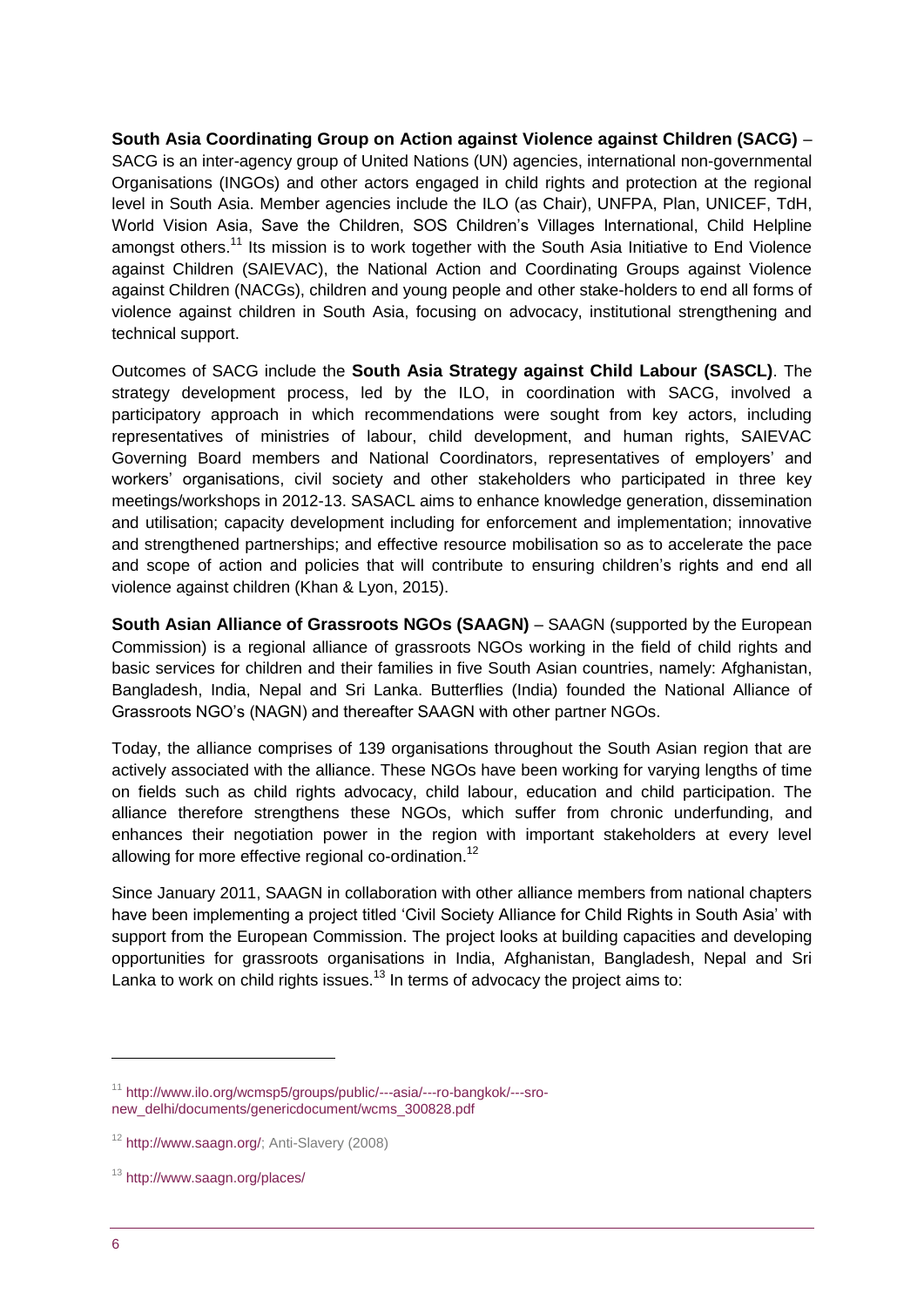- Train lead NGOs from all five countries<sup>14</sup> on initiating and sustaining public campaigns on child rights.
- Develop a sound means of outreach and advocacy for the SAAGN forum on child rights and related issues such as child labour.
- Disseminate learning from research studies, awareness material and other tools with the wider public.
- Develop advocacy campaigns specifically to get formal assurance from the SAARC on positive measures on child rights<sup>15</sup>

**Civil Society Asia (CSA)** – CSA is a regional project supported by Plan International Asia and aims to increase the accountability of the Association of South-East Asian Nations (ASEAN) and SAARC to the realisation of children´s rights and protection. It also receives financial support from the Ministry of Foreign Affairs Framework Agreement of Finland, Norwegian Agency for Development Cooperation (NORAD) and the (Swedish International Development Cooperation Agency (SIDA). Its overarching aims are to further strengthen the advocacy efforts by civil society actors in East and South Asia to effectively lobby ASEAN and SAARC for increased commitment to child protection. It builds on a four-year initial project cycle which focused on building civil society organisations (CSOs) capacities for implementing children's rights effectively in Asia. The project is implemented by the Child Right Coalition Asia (CRC Asia) and National Action and Coordination Group against Violence against Children (NACGs), two regional civil society coalitions operating at the ASEAN and SAARC sub regions respectively. The countries involved in the programme include Bangladesh, Cambodia, Nepal, Pakistan, the Philippines, Sri Lanka, Thailand, Timor-Leste and Vietnam.<sup>16</sup>

**[Global March Against Child Labour](http://www.globalmarch.org/) (GMACL)** - Global March (GMACL) is a grassroots movement built on constructive, cohesive and coherent collaboration between child rights' organisations, trade unions and teachers' organisations. It is a long-standing partner of the ILO, particularly IPEC and other organisations, including UNICEF. GMACL focuses on knowledge management, advocacy and campaigns as primary mechanisms to highlight the importance of child labour elimination as one of the central pillars for human development. The organisation actively participates in wide-ranging regional and global discussions related to child labour, Education For All (EFA) and poverty alleviation, highlighting the inter-linkages between these development goals.<sup>17</sup>

Some of their ongoing campaigns include:

 *Forging Civil Society Action Against Child Domestic Labour (CDL) To Combat The Gender Disadvantage -* GMACL (with the support of the Commonwealth Foundation) is working together to strengthen the capacity and knowledge of CSOs in Bangladesh and Pakistan to undertake advocacy efforts in making policy and institutional linkages

<sup>14</sup> Lead NGOs - Aschiana (Afghanistan); Aparajeyo (Bangladesh); Butterflies (India); Child Welfare Scheme Nepal (CWSN) (Nepal) and Kantha Shakthi Organisation (Sri Lanka)

<sup>15</sup> <http://www.saagn.org/places/>

<sup>16</sup> <http://www.civilsocietyasia.org/>

<sup>17</sup> <http://www.globalmarch.org/aboutus/whatwedo>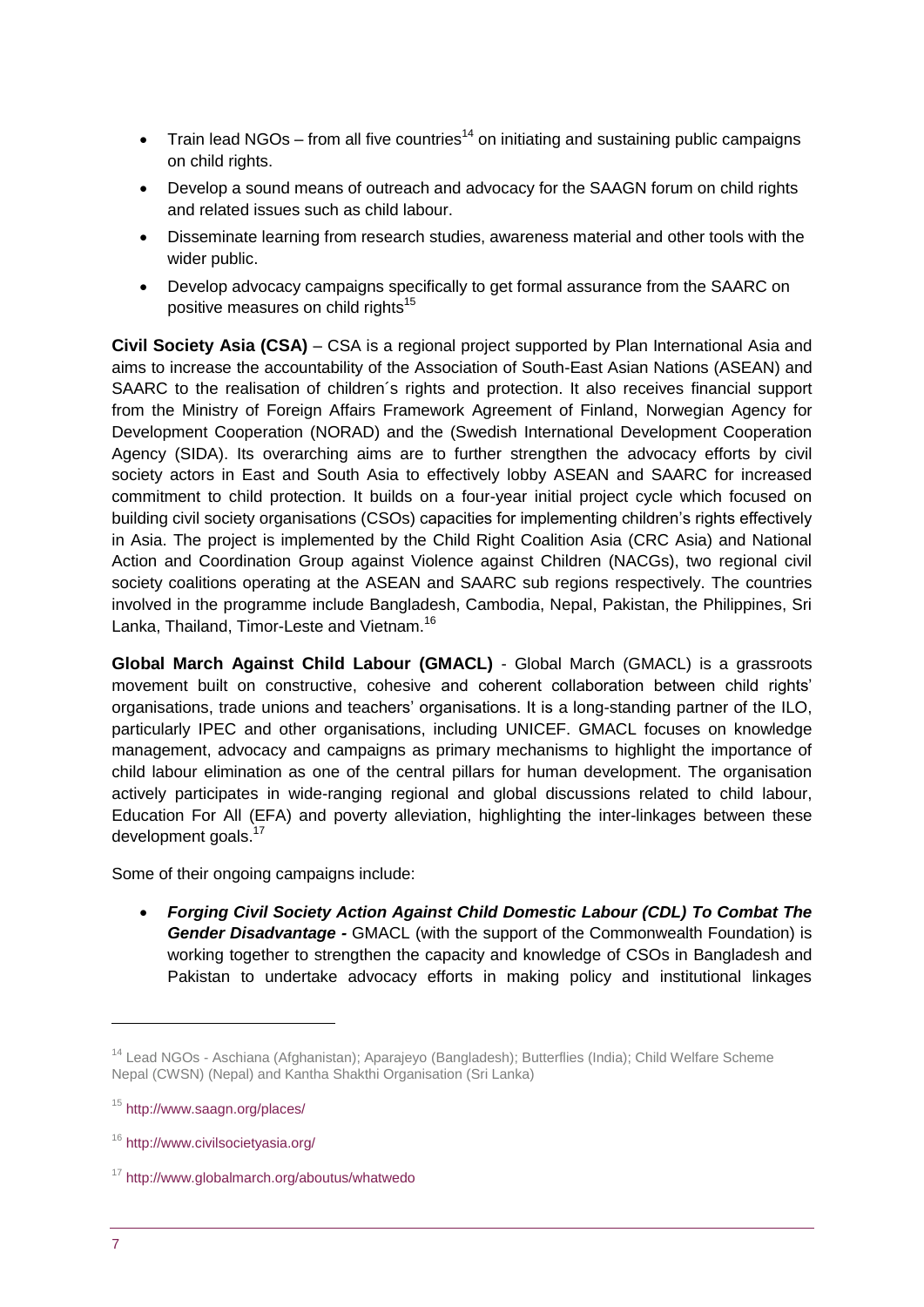between trafficking and child labour, domestic labour and associated Gender Based Violence (GBV) using India as a case study. The expected outcomes are to give impetus to participatory governance by the CSOs towards engagement with Local Education Authorities (LEAs) including the judiciary, through legal intervention & advocacy for the implementation of existing child's rights legislations, policy reforms and revisions particularly on child domestic labour, slavery and associated GBV.<sup>18</sup>

- *Strengthening The Worldwide Movement Against Child Labour Towards Roadmap 2016 And Beyond 2015* – GMACL, with support from The Royal Embassy of the Kingdom of The Netherlands, is providing support to increase the participation of civil society, trade unions and governments, particularly parliamentarians in guiding, contributing to and influencing national efforts for ending the worst forms of child labour by 2016 and all forms by 2025. In Bangladesh, Bangladesh Shishu Adhikar Forum is leading the campaign activities.<sup>19</sup>
- *Reducing Child Labour Through Youth Engagement and Empowerment and Inculcating Democratic Values* - With the support of the Robert Bosch Foundation, GMACL aims to foster strong and organic grassroots civil society structures by engaging and empowering young people and the community at large, through the promotion of civic engagement and sustainable development, and promoting democratic values for sustainable communities. The campaign activities are being carried out across 20 villages and 7 hamlets of Jharkhand, Karnataka and Rajasthan through Bachpan Bachao Andolan (BBA), GMACL's India Partner.<sup>20</sup>

### **National Level**

According to Anti-Slavery International (2008), NGO advocacy has had great success in South Asian countries and played a major role in raising awareness. For example, NGO advocacy was a key factor in the Government of Pakistan's initiative to enact bonded labour laws and a timebound plan against debt bondage. NGOs have also organised various protests. In Nepal, NGOs organised visits of journalists in the Kamaiya areas publicising the plight of kamaiya bonded labourers.

Below are some examples of prominent national level NGOs/CSOs, which also have significant overlap with programmatic activities.

**Aschiana (Afghanistan)** - Aschiana Foundation invests in the education and well-being of vulnerable children in Afghanistan through providing education and training to working street children in Afghanistan. Programmes include: Kabul Children's Centre, IDP Camps for displaced children, Mazar-e-Sharif and Gardez.<sup>21</sup>

<sup>&</sup>lt;sup>18</sup> [http://globalmarch.org/campaign/forging-civil-society-action-against-child-domestic-labour-cdl-combat-gender](http://globalmarch.org/campaign/forging-civil-society-action-against-child-domestic-labour-cdl-combat-gender-disadvantage)[disadvantage](http://globalmarch.org/campaign/forging-civil-society-action-against-child-domestic-labour-cdl-combat-gender-disadvantage)

<sup>&</sup>lt;sup>19</sup> [http://globalmarch.org/campaign/strengthening-worldwide-movement-against-child-labour-towards-roadmap-](http://globalmarch.org/campaign/strengthening-worldwide-movement-against-child-labour-towards-roadmap-2016-and-beyond-2015)[2016-and-beyond-2015](http://globalmarch.org/campaign/strengthening-worldwide-movement-against-child-labour-towards-roadmap-2016-and-beyond-2015)

<sup>&</sup>lt;sup>20</sup> [http://globalmarch.org/campaign/reducing-child-labour-through-youth-engagement-and-empowerment-and](http://globalmarch.org/campaign/reducing-child-labour-through-youth-engagement-and-empowerment-and-inculcating-democratic)[inculcating-democratic](http://globalmarch.org/campaign/reducing-child-labour-through-youth-engagement-and-empowerment-and-inculcating-democratic)

 $21$  <http://www.aschiana-foundation.org/program-support/>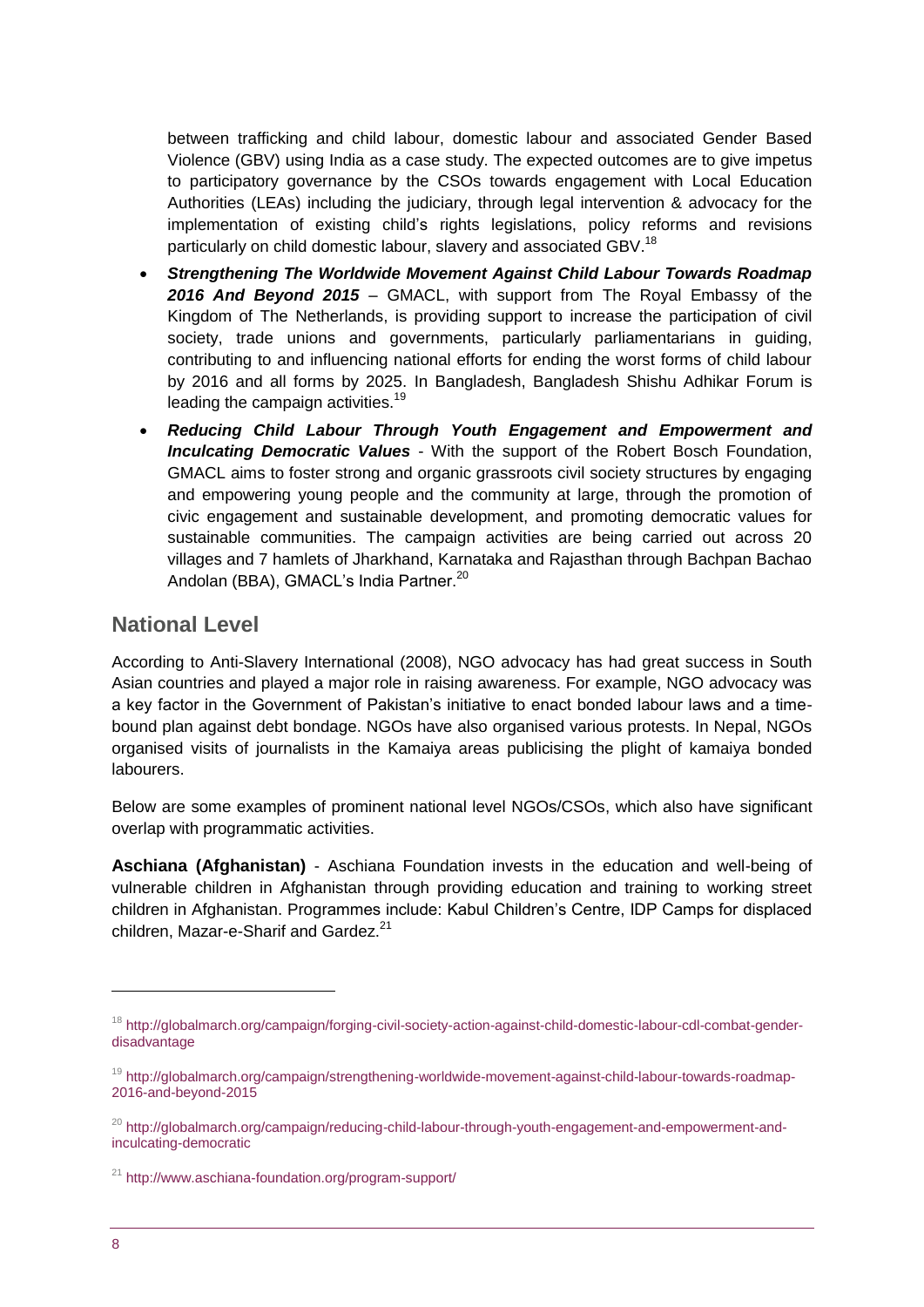**Aparajeyo - Bangladesh (AB)** is a national, non-government and non-profit child rights organisation. It was founded in 1995 through the localisation of an international NGO. The organisation commenced activities in 1976, working with children living in and around the slums of Dhaka city. Its main aim is to provide a range of services to socially excluded children in the urban settings in Bangladesh. Through its advocacy initiatives, programmes and projects, AB provides a range of rights-based services to children through a holistic approach.<sup>22</sup> Programmes include Child Helpline '1098', Child Labourers in Small Factories, Protection of Children at Risk amongst many others.

**Bangladesh Shishu Adhikar Forum (BSAF)** – BSAF is a highly influential and active NGO based in Bangladesh. BSAF undertakes a number of activities including awareness raising activities, advocacy for adopting/activating laws and policies and service delivery to abused children. In terms of advocacy, BSAF organises workshops and national level seminars (involving stakeholders from all levels) to advocate for the elimination of hazardous child labour and other related issues. BSAF is currently implementing a three-year project (ending Dec 2018) titled 'Ending Child Labour in Bangladesh' with the support of Terre des Hommes-Netherlands and the other members of a five member consortium.<sup>23</sup>

**Bachpan Bachao Andolan (BBA) (India)** - Bachpan Bachao Andolan (BBA) is India's largest grassroots movement for the protection of children, whilst ensuring their access to quality education. Since its establishment by the Indian children's rights activist Kailash Satyarthi in 1980, BBA has led the world's largest civil society campaign in the form of the Global March Against Child Labour (GMACL) and has been at the forefront of formulating laws against child labour and trafficking in India. As of October 2014, BBA has rescued, rehabilitated and supported more than 83 500 victims of trafficking, slavery and child labour.<sup>24</sup> Some of BBA's campaigns include:

- In 1991, BBA initiated the 'Anti-Firecracker Campaign', to highlight the plight of young children involved in the manufacturing of fire crackers. The campaign led to the sensitisation of around 10,000 schools and 6-7 million children.
- BBA also launched the Fairplay Campaign in 1996, which drew attention to child labour in the manufacturing of sports goods in India.
- To build public awareness on child labour, BBA has organised several long marches. This included the 5000 km long Indian March Against Child Labour from Kanyakumari to Delhi in 1995, the South Asian March from Calcutta to Kathmandu in 1996 and the 1998 Global March Against Child Labour. The latter was an 80,000 km long march across 103 countries, which saw the impressive participation of 7.2 million children, women and men demanding an international ban on child labour.
- With Rugmark (now known under GoodWeave International), BBA was involved in the first ever social labelling of child-labour-free carpets, which has been replicated in many countries as an innovative Corporate Social Responsibility and ethical trade tactic.

<sup>22</sup> <https://www.aparajeyo.org/aboutd.html>

<sup>23</sup> [http://bsafchild.net/?page\\_id=9](http://bsafchild.net/?page_id=9)

<sup>24</sup> <http://www.bba.org.in/?q=content/about-us>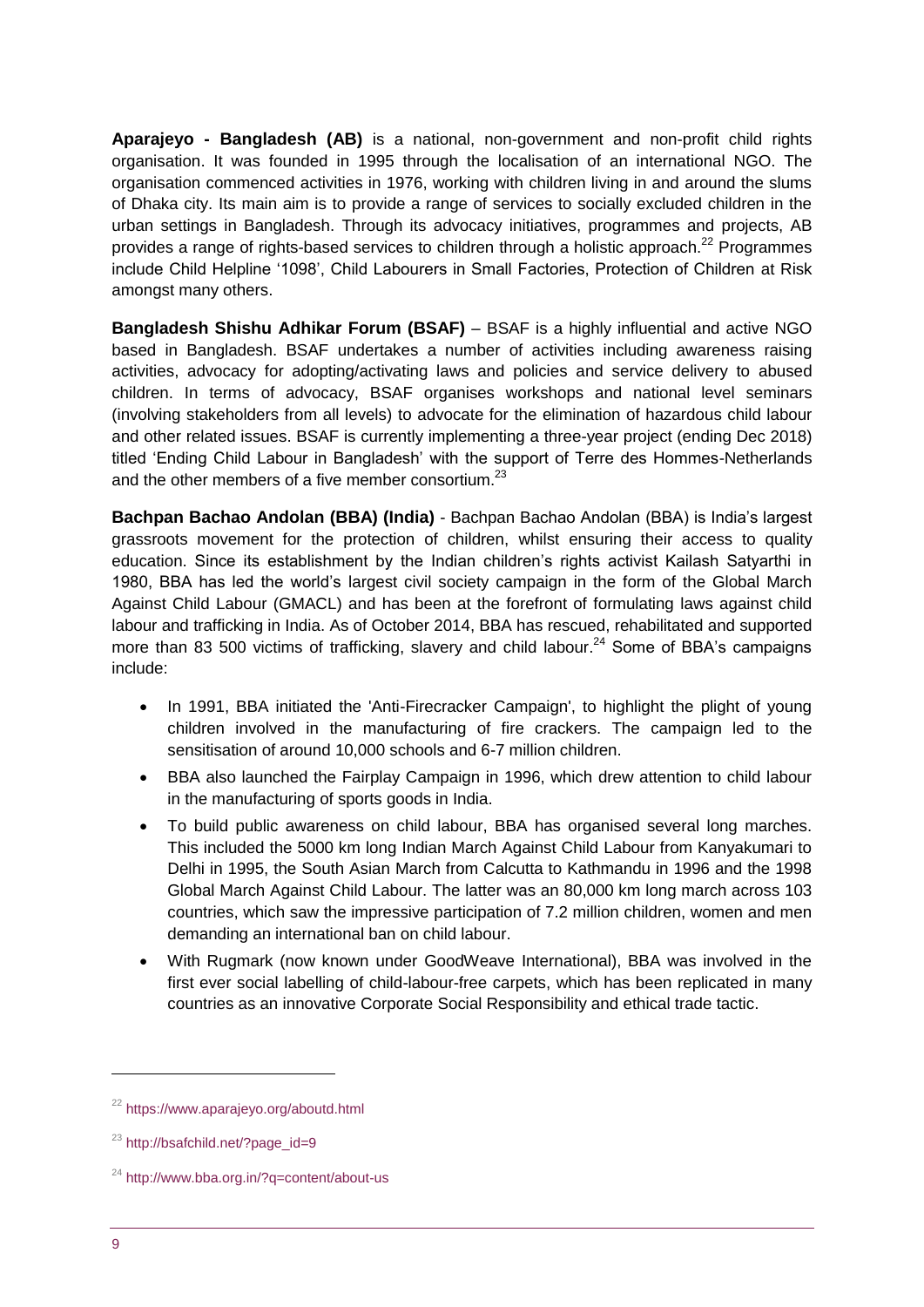- Child Labour Free India Campaign organised by BBA in 2012, a national campaign, comprised a series of events and activities and was directly addressed the demand for a blanket ban on child labour in the country.
- Since 2008, BBA has also annually organised a nationwide campaign called the India Action Week.<sup>25</sup>

**Grassroot Organisation of Development of Human Being (GODH) (Pakistan)** - GODH is a Lahore based non-profit civil society organisation working on issues such as the rights of men, women, children, peace, social justice and good governance. GODH also serves as an information resource centre and develops resources for oppressed and illiterate communities. GODH implemented the Forging Civil Society Action Against Child Domestic Labour (CDL) in Pakistan with funding from GMACL.

# <span id="page-9-0"></span>**3. Programmatic Interventions & Technical Assistance**

### **International Level**

### **International Labour Organisation (ILO)**

In South Asia, ILO-IPEC was initiated to deepen the technical cooperation between the ILO and its in-country partners. Project implementation began in the early 1990s, supporting countries through the basic Country Programme modality to establish and strengthen existing systems, undertake research and assessments to learn about the extent and nature of child labour, develop capacities for planning and implementation, forge partnerships with civil society organisations and other stakeholders and test innovative intervention models.<sup>26</sup> The ILO's projects range from multi-million dollar, multi-year large scale programmes to smaller scale programmes co-funded by national governments.

With support of the ILO, many countries globally, have undertaken national and other forms of surveys on child labour and established a body of statistical information and knowledge on the subject. On the basis of this information, the ILO subsequently devised its methodology for global estimates and trends, which are published in their Global Reports on Child Labour. The Brasilia Declaration, adopted at the 3rd Global Conference on Child Labour in October 2013,<sup>27</sup> reinforcing previous recommendations on the subject, calls on countries to "develop and strengthen the collection and dissemination, as appropriate, of more and better national statistics and information on children in employment, both in the formal and informal economies, with data disaggregated preferably by occupation and industry, gender, age, origin and income so as to enhance their visibility and help better design and implement public policies to eradicate child labour" (Khan & Lyon, 2015, p. 33).

The ILO has also been extensively involved in the creation of knowledge products which include: *Combating child labour: A handbook for labour inspectors International Labour Organisation; International Association of Labour Inspection; a Child Labour Impact Assessment toolkit* and other training resources which have been developed to support a range of programmes

<sup>25</sup> <http://bba.org.in/?q=content/child-labour>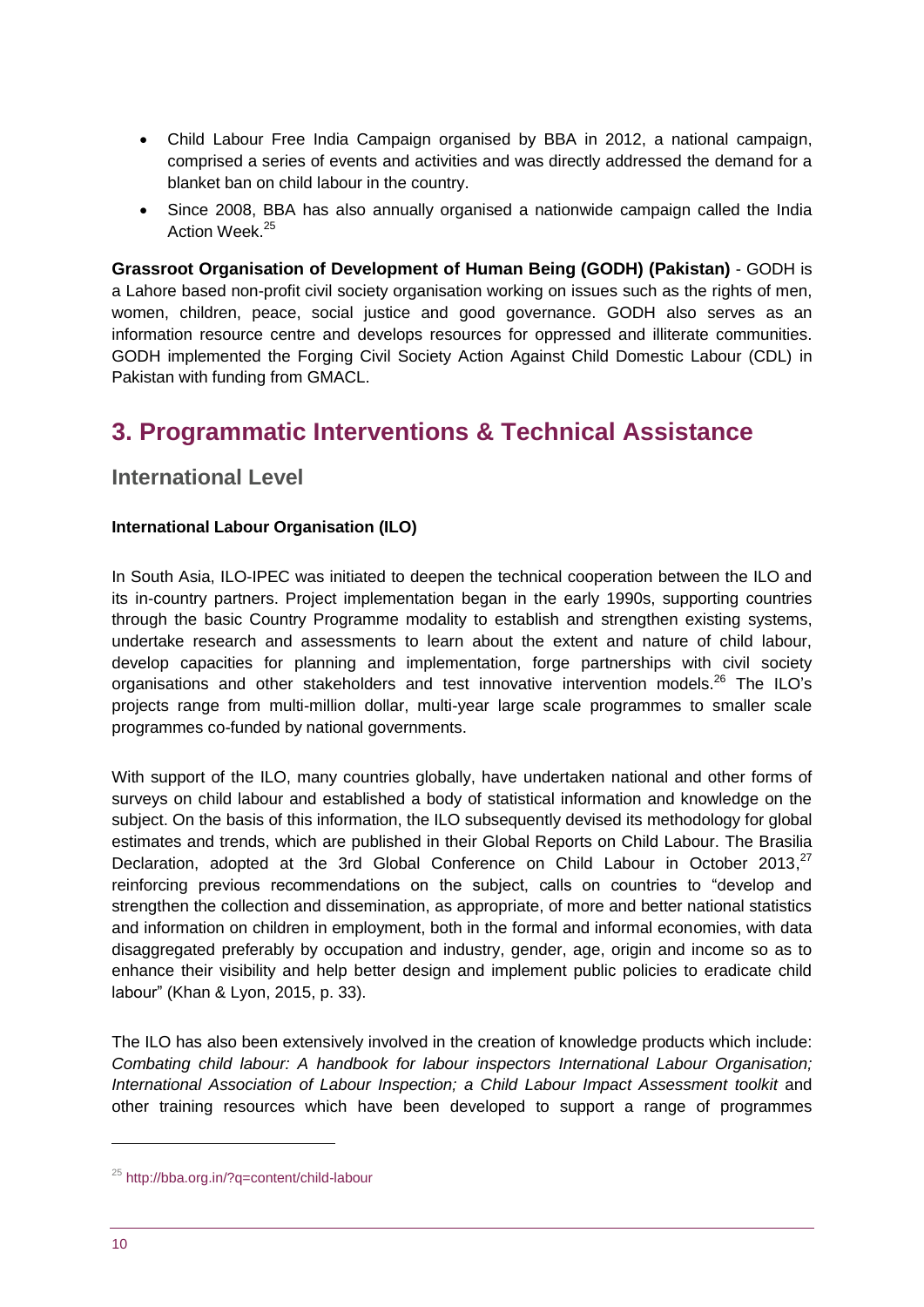implemented through the ILO International Training Centre, many of which are replicated at national level (ILO, 2015).

The most recent ILO-supported project, namely the Convergence Child Labour Project, which ended in 2013, focused on the concept of convergence, as articulated in the Nepali National Child Labour Policy (1987) and prioritised by the Core Working Group on Convergence (CWGC). It was implemented in ten districts in five states and tested strategies to leverage benefits of various schemes related to education, social protection, and poverty alleviation, with the objective of preventing and eliminating hazardous child labour. Lessons from implementation will be integrated into action on child labour in the framework of the Decent Work Country Programme (ILO, 2013a)

Some of the ILO's most recent interventions include:

- Country Level Engagement and Assistance to Reduce Child Labour (CLEAR) project in Bangladesh and Sri Lanka (2013-2017) which is funded by the US Department of Labor (US DoL).
- Towards Achieving the Elimination of the Worst Forms of Child Labour as Priority (ACHIEVE) – Nepal (Phases I-II) (2011-2016) which is funded by the Government of Denmark.
- Converging Against Child Labour: Support for India's Model (2008-2013) which was funded by the US Department of Labor (US DoL).
- Combating Child Labour through Education and Training (CCLET) (Phases I-IV) Pakistan (1999-2011) which was funded by Swiss Agency for Development and Cooperation.

The impact evaluations of these efforts are discussed in Section 5.

There are a number of national government development agencies who also contribute significant levels of funding to ILO projects and other inter-agency cooperation efforts. In order of funding they are: US DoL, DFID, GIZ, The Netherlands, Italy, Switzerland, Norway, Denmark, EU Commission amongst others.<sup>28</sup>

### **US Department of Labor (US DoL)**

The Bureau of International Labor Affairs has been working to eliminate the worst forms of child labour since 1993 through research, policy engagement and technical cooperation. It is the largest funder of the ILO's technical, policy and programmatic assistance to South Asia. As highlighted by O'Driscoll (2017), US DoL undertakes large research projects with its latest report of the Worst Forms of Child Labour published in 2016 (US DoL, 2016).

<sup>26</sup> [http://www.ilo.org/wcmsp5/groups/public/---asia/---ro-bangkok/---sro](http://www.ilo.org/wcmsp5/groups/public/---asia/---ro-bangkok/---sro-new_delhi/documents/genericdocument/wcms_387365.pdf)[new\\_delhi/documents/genericdocument/wcms\\_387365.pdf](http://www.ilo.org/wcmsp5/groups/public/---asia/---ro-bangkok/---sro-new_delhi/documents/genericdocument/wcms_387365.pdf)

<sup>&</sup>lt;sup>27</sup> <http://childlabour2013.org/the-brasilia-declaration-on-child-labour/>

<sup>&</sup>lt;sup>28</sup> [http://www.ilo.org/newdelhi/areasofwork/child-labour/action/WCMS\\_387362/lang--en/index.htm](http://www.ilo.org/newdelhi/areasofwork/child-labour/action/WCMS_387362/lang--en/index.htm)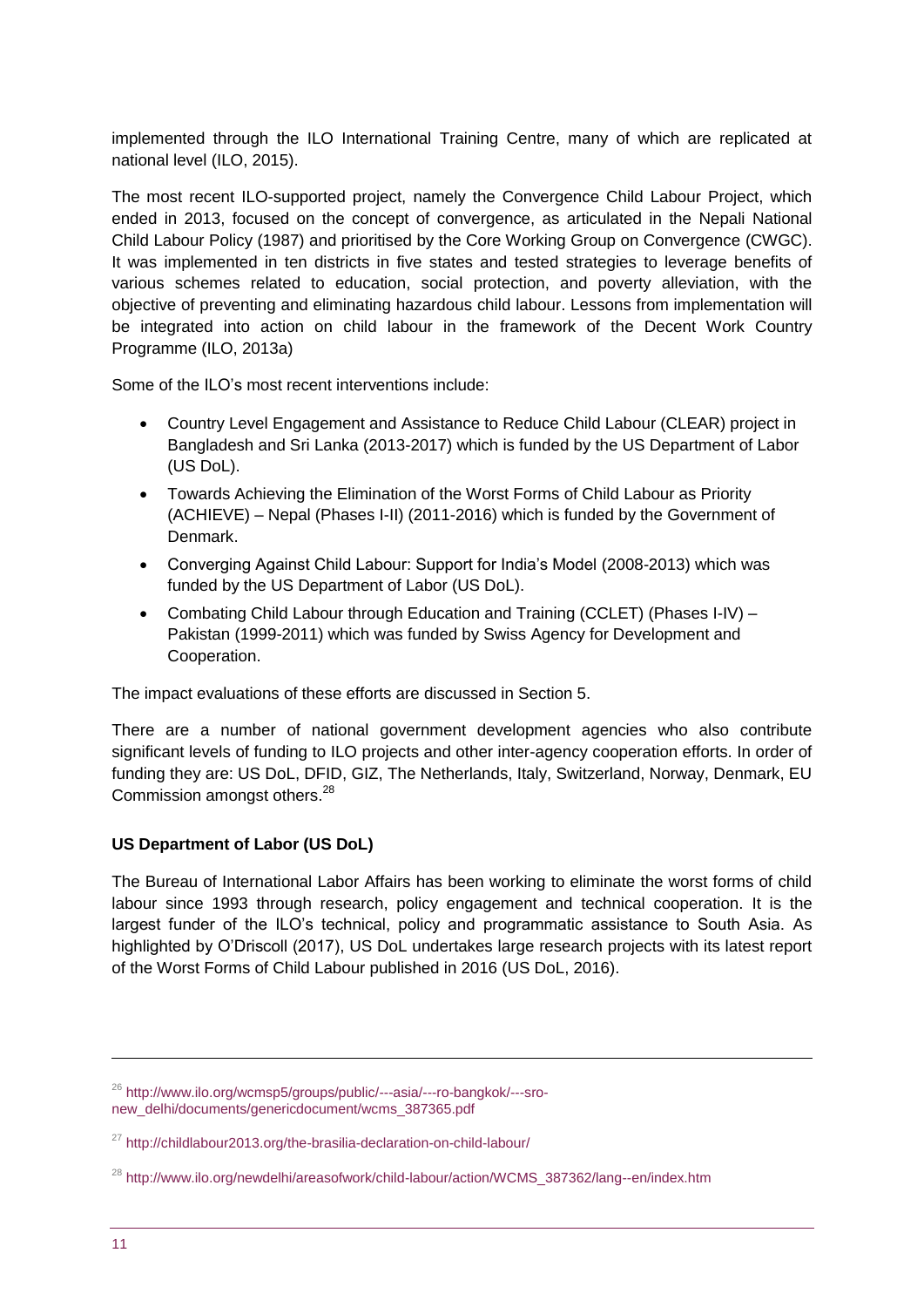The US DoL's research has informed their policy and program design to end child labour globally. To this end, US DoL has funded more than 270 projects to combat child labour in over 90 countries and worked with more than 60 organisations worldwide. In addition to working directly with children and families to provide education or financial assistance, US DoL works with countries at the national, district and community levels to strengthen systems and services required to address child labour. For example, US DoL projects have trained labour inspectors and law enforcement officials on child labour law enforcement. They have also developed community-based, child labour monitoring systems in the supply chains of key sectors.<sup>29</sup>

### **UNICEF**

In general, UNICEF and other child protection actors are increasingly moving away from smallscale, issue-specific projects in favour of a systems approach, with a strong focus on prevention, i.e. tackling the root causes of issues like child labour (Khan & Lyon, 2015; UNICEF, 2014). The systems approach intends to enable more systematic policy development and programming that considers the child, family and community as a whole and aims to result in better coordination of poverty reduction, social welfare, justice, labour, and education policies which in turn should ensure cost-effectiveness and efficiency. A systems approach also intends to address social drivers such as marginalisation and discrimination based on race, ethnicity, gender or other characteristics specific to the context in question (UNICEF, 2014). In South Asia, UNICEF's efforts in combatting child labour largely involve programmatic support, legislations, child protection mechanisms, technical assistance and research at the system level, for example, on their Global Initiative on Out of School Children. Throughout their country offices in South Asia, UNICEF carries out a variety of programmes under the umbrella of the 'Country Programme' which acts as a holistic system level intervention in each country.<sup>30</sup>

The UNICEF child labour programme in Nepal is part of the organisation's overall efforts to develop and strengthen a comprehensive child protection system in urban areas, creating the foundation for a comprehensive and integrated response to children's issues. Within the framework of Child Friendly Local Governance, district and municipality approaches to address child labour are co-funded by local government, development partners and the private sector in Nepal. As a result of structures, mechanisms and services established in urban cities, more than 9,000 Nepalese children who had been in child labour and without family care, have been reunited with their families and provided with appropriate rehabilitation and reintegration services, such as rescue and emergency support (shelter, food, clothes and medical assistance), psychosocial counselling, mediation with parents and employers, and legal support. After family reunification, the children received education or vocational training, and their families were provided with income-generating support. Similarly, over 10,000 children at risk of child labour and their families have been reportedly offered counselling, and livelihood and education support (UNICEF, 2014).

UNICEF also has extensive experience in working against child labour in India. Most programmes focus on children in specific types of work, for example cotton production in the states of Gujarat, Rajasthan, Maharashtra, Tamil Nadu, Karnataka and Andhra Pradesh,

<sup>29</sup> <https://www.dol.gov/agencies/ilab/our-work/child-forced-labor-trafficking>

<sup>&</sup>lt;sup>30</sup> <http://unicef.in/WhoWeAre/IndiaCountryProgramme>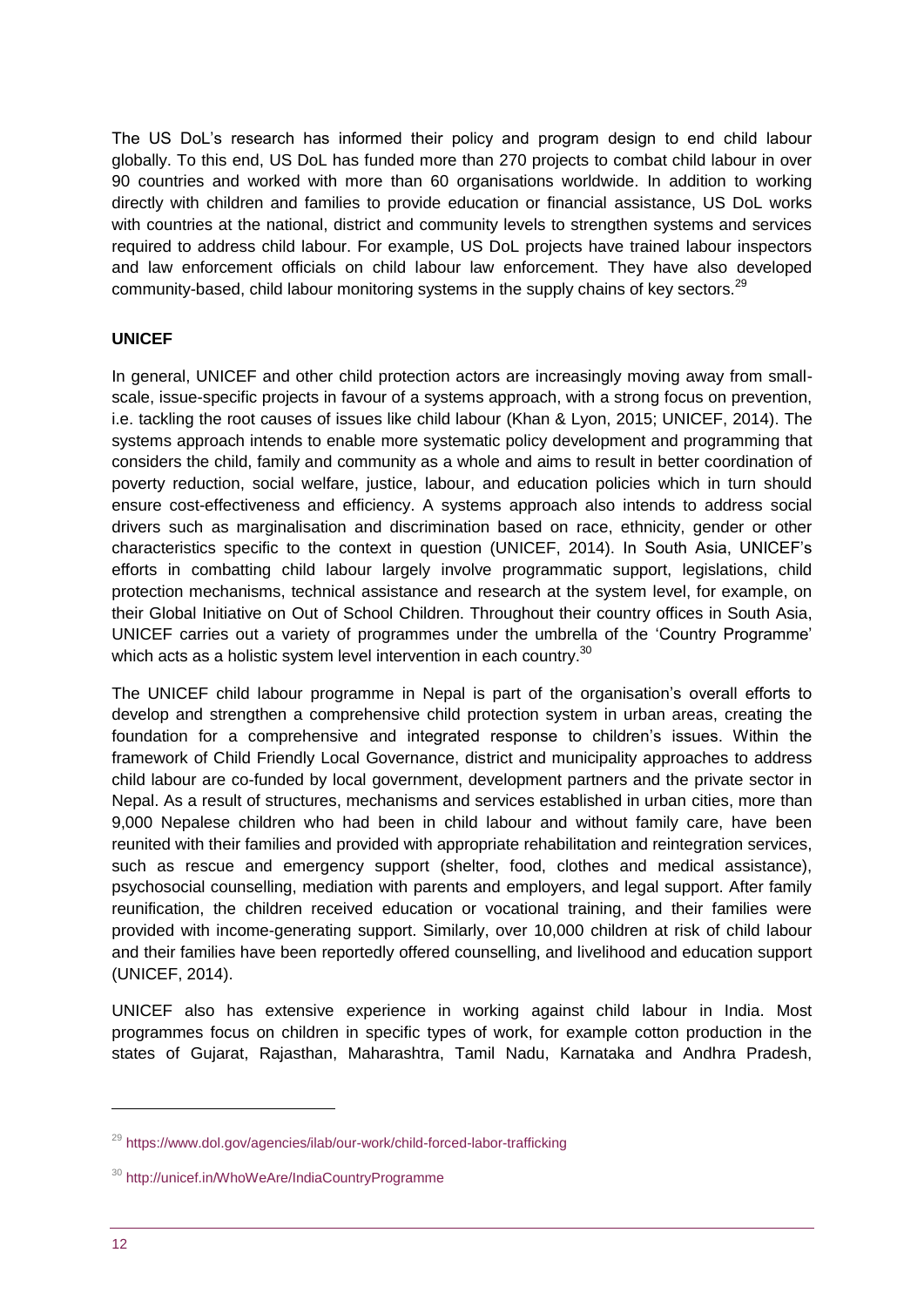metalwork and carpets in Uttar Pradesh and tea gardens in Assam. These programmes reach tens of thousands of children and their families in areas with high levels of child labour. $31$ 

In collaboration with their international, government and civil society partners, UNICEF actively engages the private sector, to promote actions that fulfil their corporate responsibility to respect children's rights and support young workers in the workplace, in line with the Children's Rights and Business Principles (See Figure 1 below).



Figure 1: Children's Rights and Business Principles (UNICEF, 2013).

Developed by UNICEF, the United Nations Global Compact and Save the Children in 2012, the Children's Rights and Business Principles explore how businesses can protect and support children's rights in the workplace, marketplace and community. The Principles provide a child rights approach to the global standard on the independent responsibility of all businesses to respect human rights, as established by the Guiding Principles on Business and Human Rights. Each Principle defines actions that businesses can take to fulfil their corporate responsibility to respect children's rights. The Principles also describe how businesses can take the extra step and make a corporate commitment to more broadly support children's rights (UNICEF, 2013). Companies such as H&M, Coca-Cola and IKEA have signed up to the agreement. In the instance of IKEA, in partnership with UNICEF and Save the Children, the IKEA Foundation supports education and child protection projects aimed at addressing the root causes of child labour and promoting quality education for children aged 6 to 14, benefiting over 10 million children in India and Pakistan. Activities include raising awareness and mobilising rural

<sup>31</sup> <http://unicef.in/Whatwedo/21/Child-Labour#sthash.boOn4wkr.dpuf>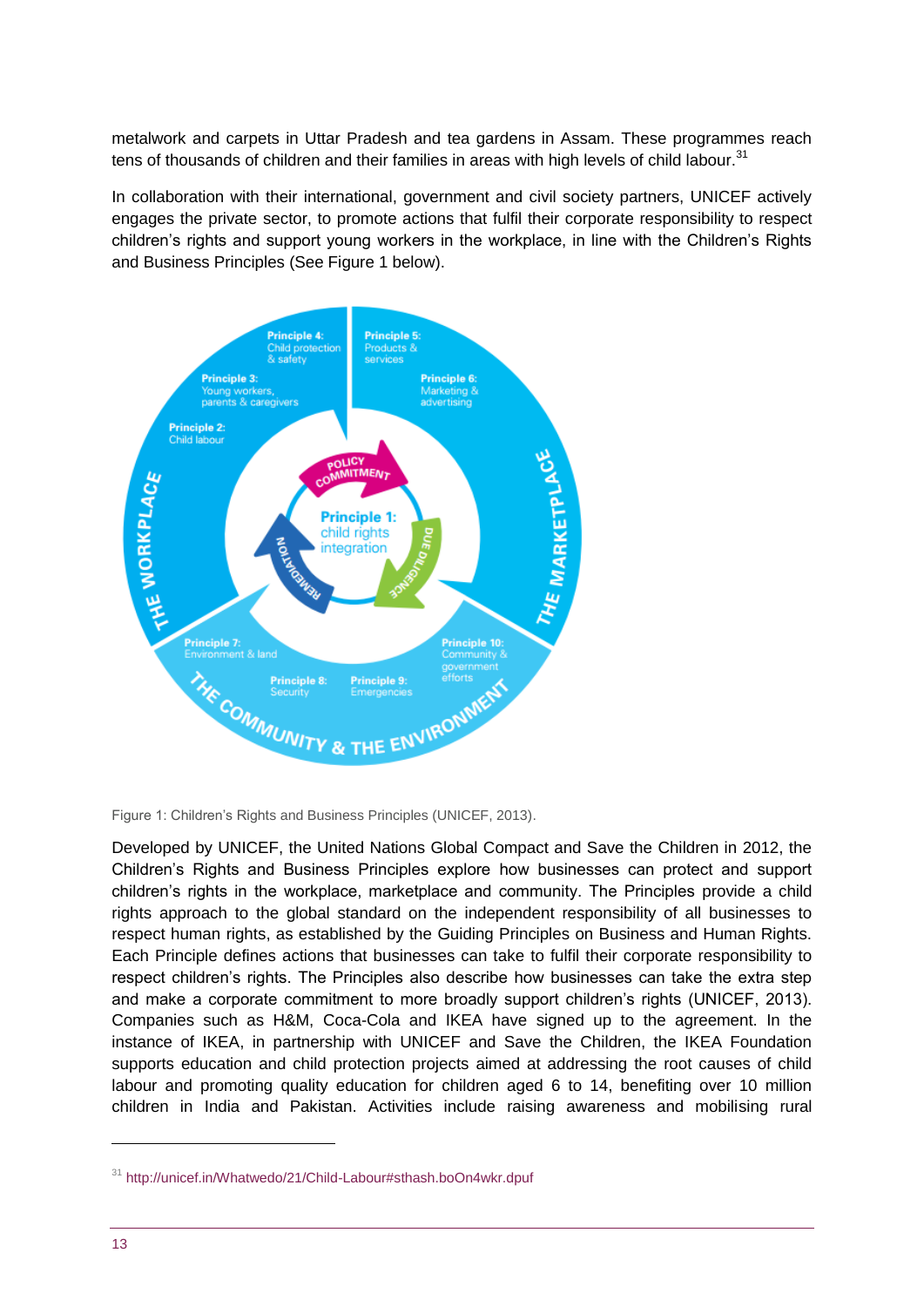communities to protect the rights of all children and support their education, as well as ensuring access to quality education by supporting child-friendly teaching methods to facilitate better learning levels and retain children in schools. (UNICEF, 2014)

### **Regional Level**

Regional activities tend to revolve around legislation, technical assistance, legal or policy advocacy rather than project implementation. The exceptions to this would be SAAGN and the NGOs under this umbrella, though they would operate at a national rather than regional level.

### **National Level**

The span of activities of national level NGOs and CSOs are difficult to ascertain. Whilst a few names are featured in some reports and mentioned casually, there is a lack of cohesion in terms of national level efforts (beyond the regional alliances mentioned earlier in the report) therefore this section will deal with government level social interventions aimed at tackling child labour. The following programmes have been highlighted by the US DoL (2016) as attempts to eradicate the worst forms of child labour though general reference to child labour is also made. Donors for these programmes include the ILO, UNICEF, the World Bank and US DoL.<sup>32</sup>

### **Afghanistan**

According to US DoL (2016) in 2015, Afghanistan made a moderate advancement in its efforts to eliminate the worst forms of child labour. One example is the President ordering the creation of a committee to prevent and prosecute government officials involved in the commercial sexual exploitation of boys. The government also prevented children from enlisting in the Afghan National Defence and Security Forces. However, children in Afghanistan continue to be engaged in the worst forms of child labour, including in armed conflict and the forced production of bricks. Afghanistan's labour inspectorate is not authorised to impose penalties for child labour violations, and the government still lacks programmes to eliminate child labour in certain sectors in which it is prevalent.

<sup>&</sup>lt;sup>32</sup> For detailed country case studies detailing ratifications of conventions, legal provisions, law enforcement figures (including convictions) and polices please see US DoL (2016).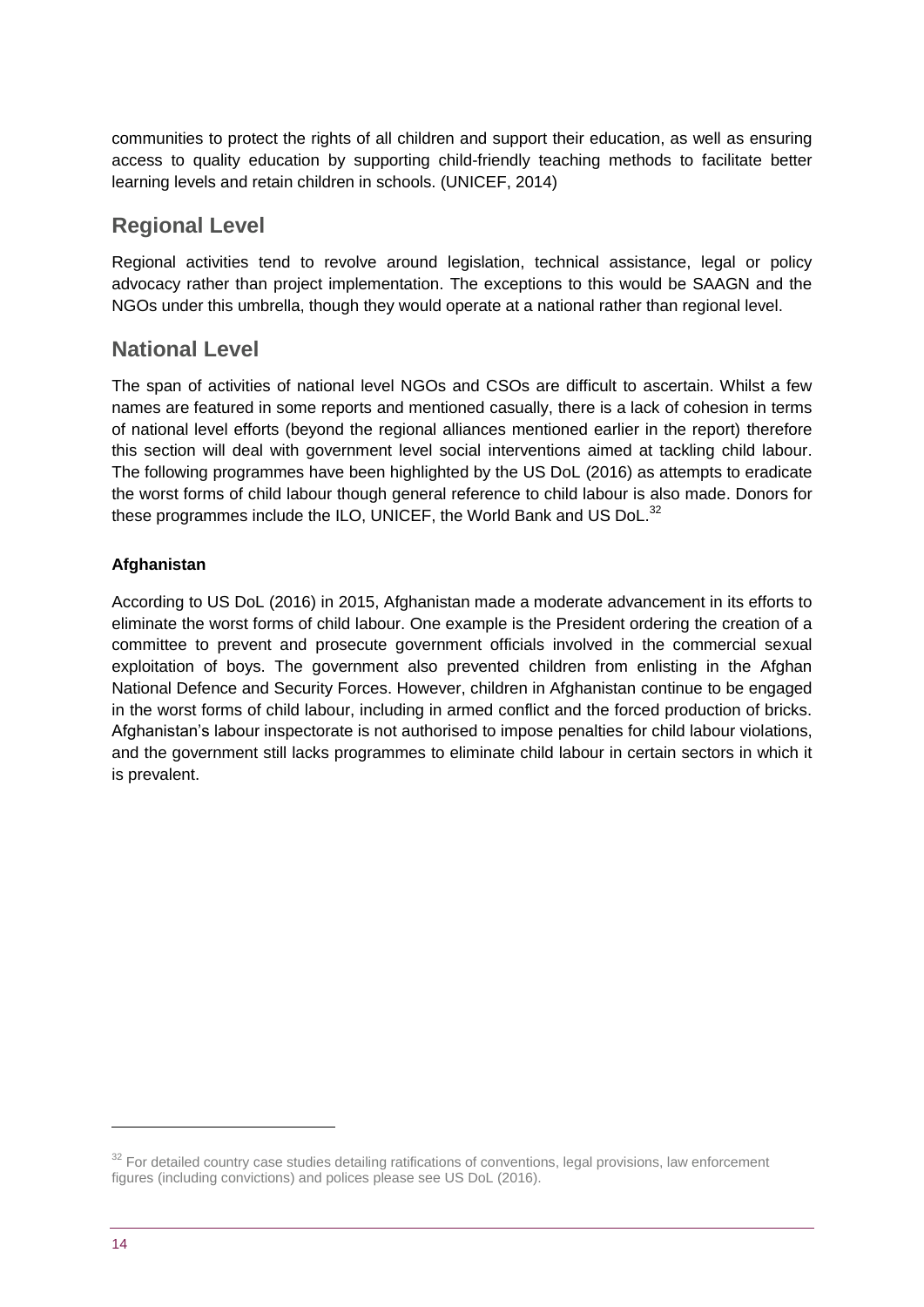Table 1: The most recent social programmes to address child labour in Afghanistan

#### **Programme Name**

**Project to Prevent Child Labour in Home-Based Carpet Production in Afghanistan (2013–2017)**

**Country Level Engagement and Assistance to Reduce Child Labour (CLEAR)**

**Afghanistan Peace and Reintegration Programme**

**Afghan National Security Forces Recruits\***

**Trafficking Shelters\***

**Counter-Trafficking Programme**

**Safety Nets and Pensions Support Project (2009–2016)**

**Protracted Relief and Recovery Operation (2014–2016)**

Source: US DoL (2016: 65-66)

\*Funded by the Government of Afghanistan.

#### **Bangladesh**

According to the US DoL framework, in 2015, Bangladesh made a moderate advancement in its efforts to eliminate the worst forms of child labour. The Government of Bangladesh published the results of the 2013 National Child Labour Survey and approved the Domestic Workers Protection and Welfare Policy which will set the minimum age for domestic work at 14 years. The National Child Labour Welfare Council as well as two Divisional Child Labour Welfare Councils met for the first time to discuss child labour elimination activities. However, significant numbers of children in Bangladesh are engaged in the worst forms of child labour, including in the production of bricks and forced child labour in the production of dried fish. The legal framework at present does not protect children working in informal economic sectors, including small farms and street work, where child labour is most prevalent. The law also does not specify the activities and number of hours per week of light work that are permitted for children that are 12 and 13 years of age. The government lacks the capacity to enforce child labour laws as the number of labour inspectors is insufficient for the size of Bangladesh's workforce and fines are inadequate to deter child labour law violations. As at the time of the report, Bangladesh was yet to ratify ILO C. 138, Minimum Age Convention. Below are some of the national level social programmes aimed at eliminating child labour (US DoL, 2016).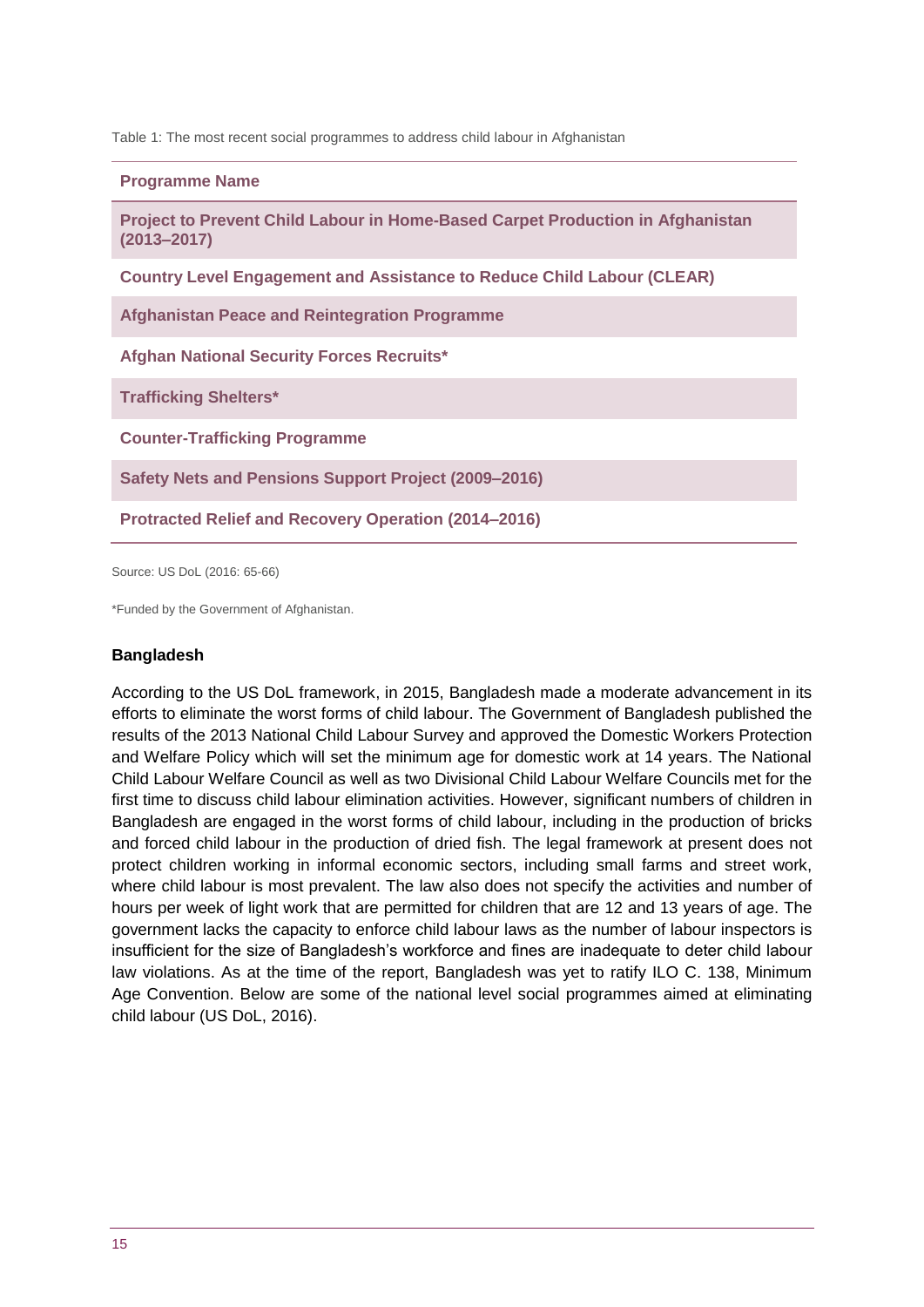Table 2: The most recent social programmes to address child labour in Bangladesh

**Programme Name**

**Eradication of Hazardous Child Labour, Phase III\***

**Services for Children at Risk Project\***

**Urban Social Protection Initiative to Reach the Unreachable and Invisible and Ending Child Labour**

**Reaching Out-of-School Children II (2012–2017)**

**Child Sensitive Social Protection Project (2012–2016)**

**Enabling Environment for Child Rights**

**Primary Education Stipend Project, Phase III\***

**Support Urban Slum Children to Access Inclusive Non-Formal Education**

**Country Level Engagement and Assistance to Reduce (CLEAR) Child Labour Project**

**Expanding the Evidence Base and Reinforcing Policy Research for Scaling-up and Accelerating Action Against Child Labour**

**Shelter Project\***

**Child Help Line 1098**

**National Helpline Centre\***

**Vulnerable Group Development Programme\***

Source: US DoL (2016: 134-135)

\*Funded by the Government of Bangladesh.

### **India**

In 2015, India made a moderate advancement in efforts to eliminate the worst forms of child labour. More than 35,000 children were rescued from hazardous work conditions and were rehabilitated by the National Child Labour Project. State governments located approximately 30,000 missing children, including many involved in the worst forms of child labour, during two rescue and rehabilitation operations. The Ministry of Women and Children Development launched the Website Khoya-Paya, which allows parents and the general public to report and search for missing children. Despite these successes, children in India are engaged in forced labour in the production of hybrid cottonseed and garments for example. As present, the legal framework is inconsistent with international standards, as it does not prohibit work for children under age 14 or ban hazardous work for children under age 18. The law also does not provide legal protection for children working for household-based businesses (US DoL, 2016).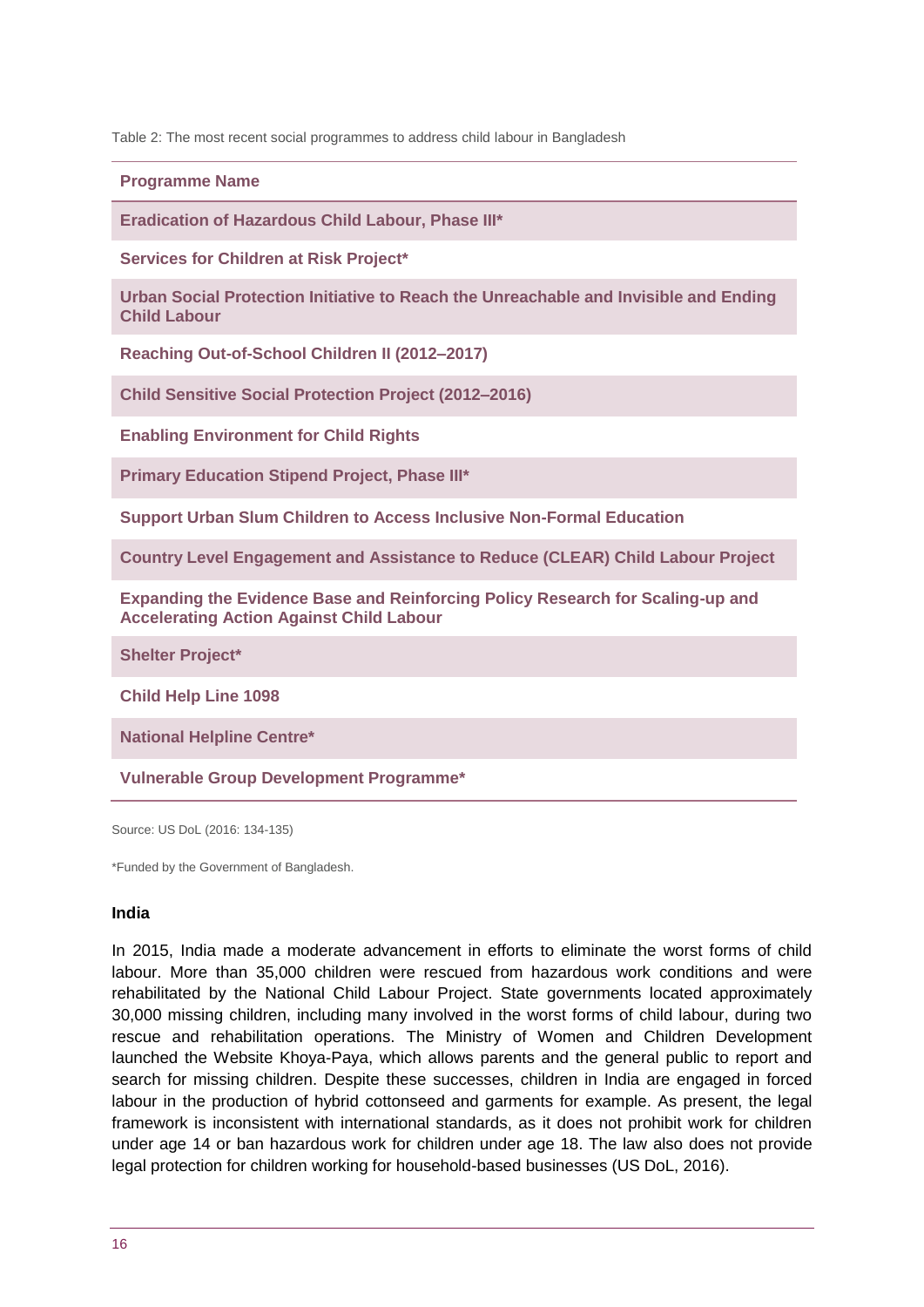#### Below are some of the national level social programmes aimed at eliminating child labour.

Table 3: The most recent social programmes to address child labour in India

#### **Programme**

**National Child Labour Project (NCLP) Scheme\***

**Grants-in-Aid Scheme\***

**Rehabilitation of Bonded Labour Scheme\***

**Integrated Child Protection Scheme\***

**Welfare of Working Children in Need of Care and Protection\***

**Anti-Human Trafficking Activities\***

**Childline\***

**TrackChild\***

**Testing Methodologies to Support Informal Economy Workers and Small Producers to Combat Hazardous Child Labour in Their Own Sectors**

**Education for All Scheme (Sarva Shiksha Abhiyan)\***

**Enhancing Teacher Effectiveness in Bihar Operation\***

**Midday Meal Programme\***

**National Rural Employment Guarantee Scheme\***

**National Rural Livelihoods Mission\***

Source: US DoL (2016: 537)

\*Funded by the Government of India.

#### **Nepal**

In 2015, Nepal made a moderate advancement in efforts to eliminate the worst forms of child labour. The Ministry of Labour and Employment piloted an initiative to conduct unannounced monitoring visits at approximately 100 establishments in formal and informal sectors where child labour is common. The Ministry of Women, Children, and Social Welfare elected 22 Child Protection Officers and 53 Child Protection Inspectors to investigate and oversee cases involving the violation of children's rights. Following the April 2015 earthquake, government agencies took actions to reduce the vulnerability of children to human trafficking. The worst forms of labour still prevalent in Nepal include the production of bricks and commercial sexual exploitation. Nepal currently lacks a compulsory education law, and children ages 16–17 are excluded from the protections of the country's hazardous work list, leaving children vulnerable to the worst forms of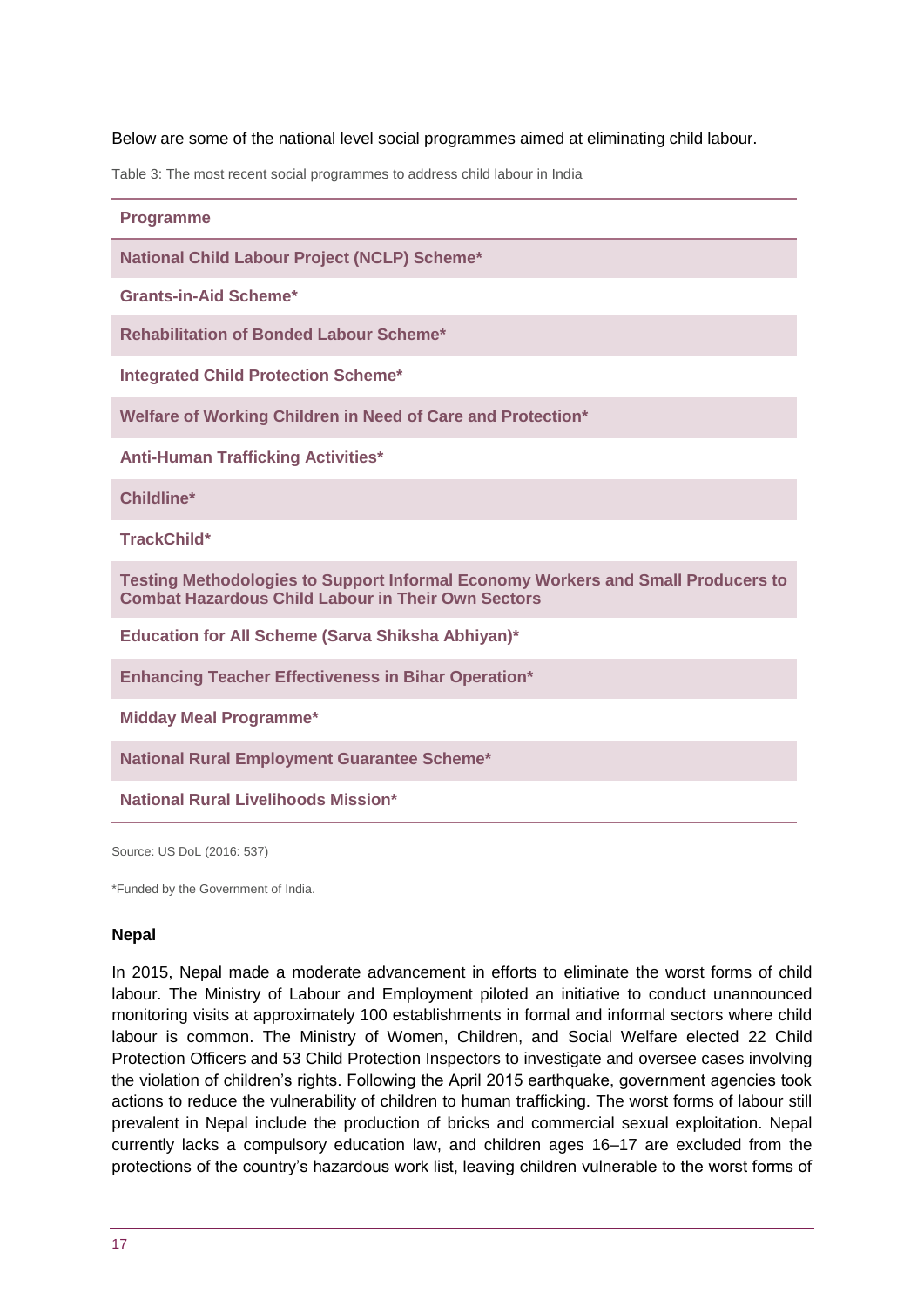child labour. The Labour Inspectorate's budget, the number of labour inspectors, and the resources and training are all insufficient for enforcing labour laws, including those related to child labour (US DoL, 2016).

#### Below are some of the national level social programmes aimed at eliminating child labour.

Table 4: Social programmes to address child labour in Nepal

| <b>Programme</b>                                                                                                         |
|--------------------------------------------------------------------------------------------------------------------------|
| <b>Comprehensive Child Labour Programme (2011-2015)</b>                                                                  |
| Green Flag Movement (2014-2017)*                                                                                         |
| Child Helpline - 1098*                                                                                                   |
| Country-Level Engagement and Assistance to Reduce Child Labour II (CLEAR II)<br>$(2014 - 2018)$                          |
| From Protocol to Practice: A Bridge to Global Action on Forced Labour (The Bridge<br>Project)                            |
| Towards Achieving the Elimination of the Worst Forms of Child Labour as Priority<br>(ACHIEVE) (2013-2016)                |
| Project for the Prevention and Reduction of Child Labour in Restaurants in the<br>Kathmandu Valley (PRECLOR) (2011-2015) |
| Decent Work Country Programme, Nepal (2013-2017)                                                                         |
| <b>Combating Trafficking in Persons (CTIP) Project (2010-2016)</b>                                                       |
| <b>Support for Schools*</b>                                                                                              |
| <b>Compulsory Education Pilot Programme*</b>                                                                             |
| School Sector Reform Program (2009–2016)                                                                                 |
|                                                                                                                          |

Source: US DoL (2016: 762)

\*Funded by the Government of Nepal

#### **Pakistan**

According to US DoL (2016), in 2015, Pakistan made a moderate advancement in efforts to eliminate the worst forms of child labour. The Provincial Government of Khyber Pakhtunkhwa passed the Prohibition of Employment of Children Act and the Bonded Labour Systems (Abolition) Act. The Provincial Government of Punjab collaborated with the ILO to provide free education and books to the children of brick kiln workers. The Criminal Law (Amendment) Bill, which proscribes serious offences against children, was passed by the National Assembly and is awaiting Senate approval. Predominant worst forms of child labour include forced domestic work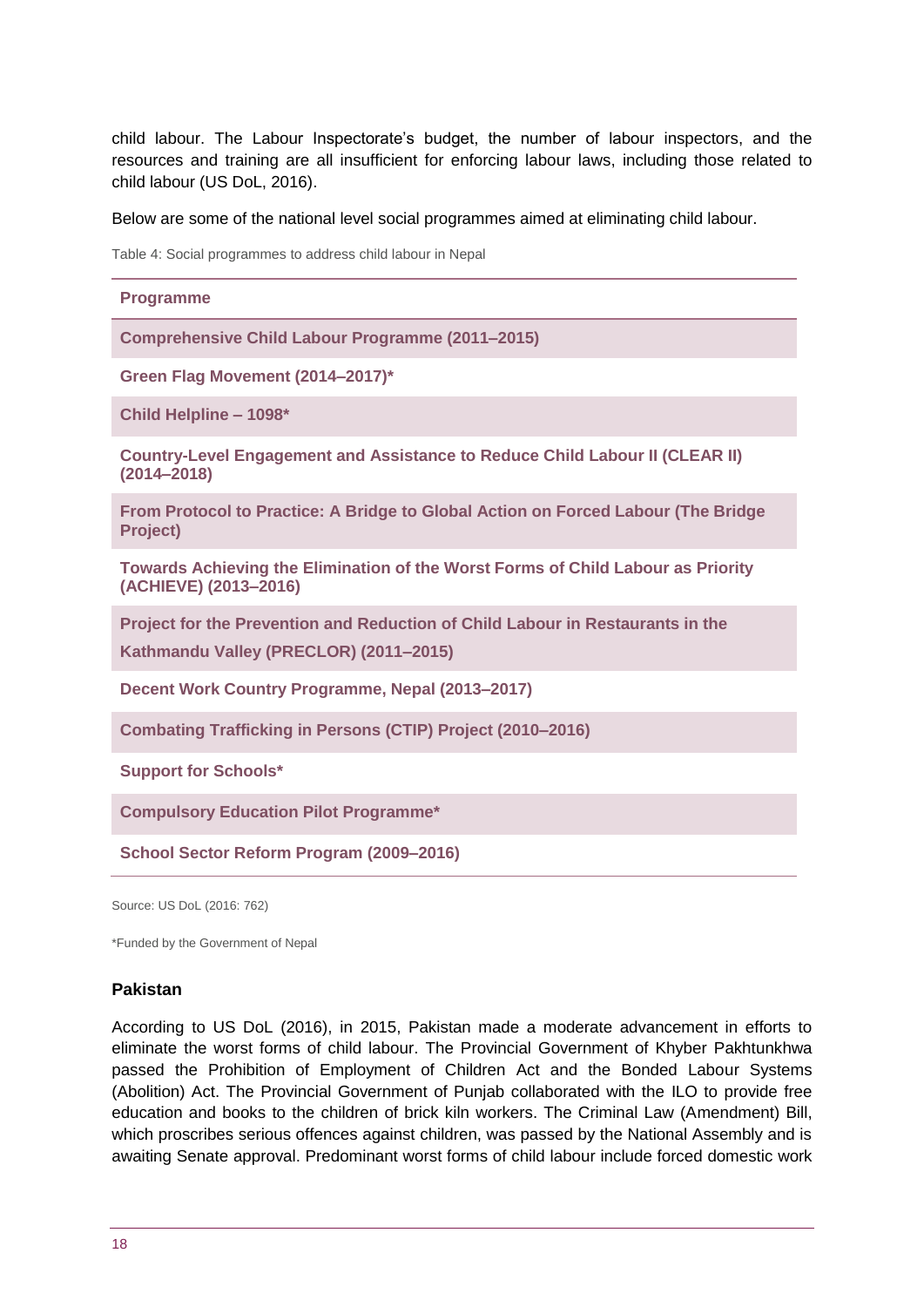and bonded labour in brick kilns. Three Provincial Governments are yet to establish a minimum working age, and the Federal minimum age for hazardous work does not meet international standards. Furthermore, provincial Governments do not have the resources necessary to enforce laws prohibiting child labour, including its worst forms.

Below are some of the national level social programmes aimed at eliminating child labour.

Table 5: The most recent social programmes to address child labour in Pakistan

| <b>Programme</b>                                              |
|---------------------------------------------------------------|
| National Centres for Rehabilitation of Child Labour*          |
| <b>Child Support Programme*</b>                               |
| <b>Benazir Bhutto Income Support Programme*</b>               |
| Decent Work Country Program (2010–2015)                       |
| <b>Sabawoon Rehabilitation Centre*</b>                        |
| Project to Combat the Worst Forms of Child Labour*            |
| <b>Education Programme for Children of Brick Kiln Workers</b> |
| <b>Global Action Programme on Child Labour Issues</b>         |
| <b>Education Voucher Scheme*</b>                              |
|                                                               |

Source: US DoL (2016: 810)

\*Funded by the Government of Pakistan

### **Myanmar**

There is a dearth of data on Myanmar and no case study included in US DoL (2016)

# <span id="page-18-0"></span>**4. Impact Evaluations and Research**

Despite the increasing sources of information on child labour over the past decade, there is little evidence on the validity of data collection methods either through research or impact evaluations (Edmonds 2008; Dammert et al., 2017). This can be partly attributed to varying definitions of child labour, exemptions in national level data collection methods, cultural and social interpretations of what constitutes child labour and the hidden nature of the work itself (Khan & Lyon, 2015). Moreover, few solid impact evaluations of child labour programmes in developing countries definitively identify the causality from policy to programme to effect.

The impact evaluation of child labour projects poses special challenges, both theoretical and logistical, particularly if they are multi-sectoral. Child labour projects are often diffuse in nature and scope, extend over a long period, vary widely across applications, and have outcomes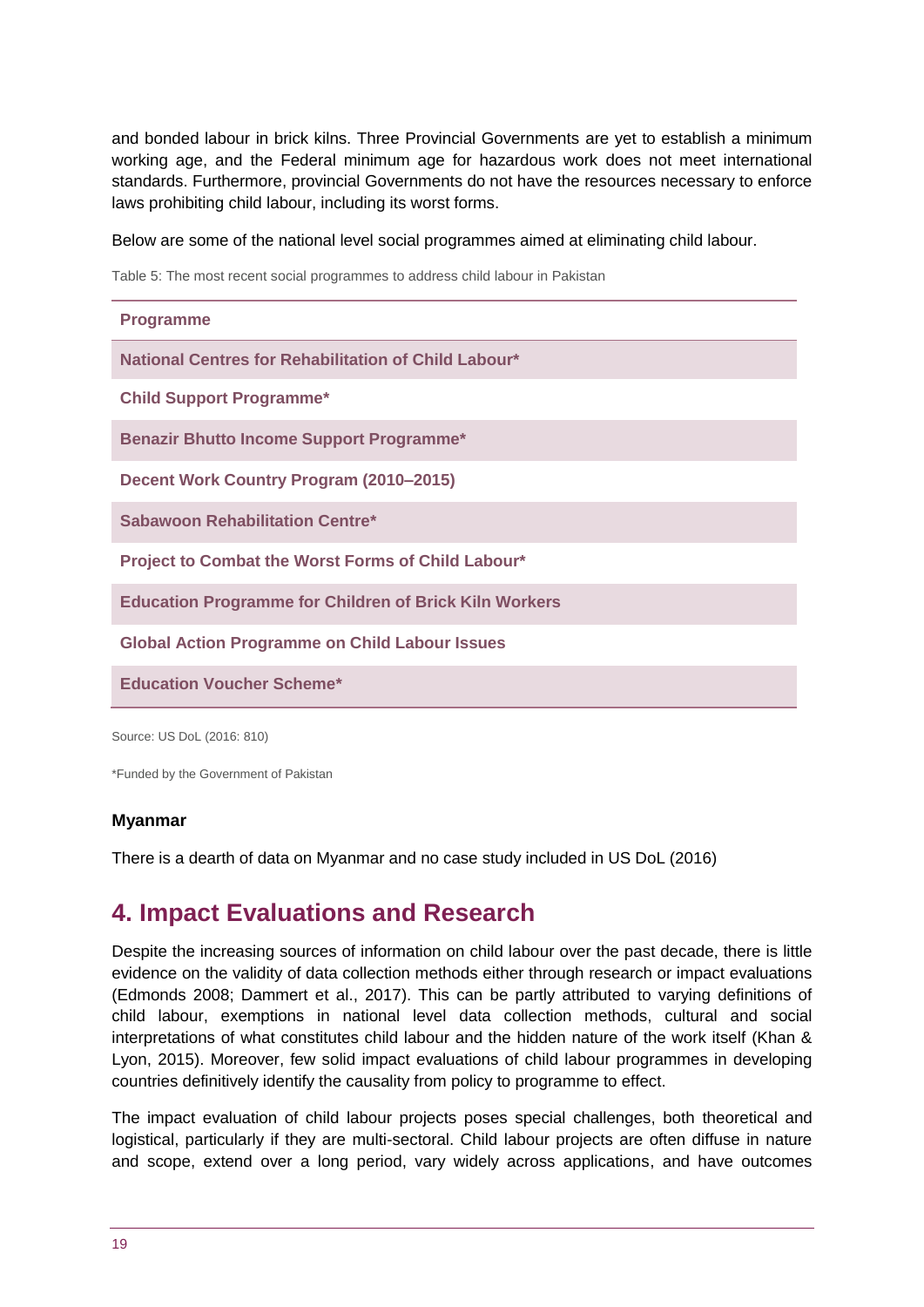across a range of sectors. It has been argued that these challenges must be addressed in an impact evaluation to ensure that causality is well established and that outcomes are adequately measured to be effective (Paruzzolo, 2009; Dammert et al, 2017). For example, when looking at the effects of an education intervention on child work, the reduction of the hours worked is also a function of health and schooling. Thus, isolating the impact of an individual component of an intervention, testing the optimal combination of interventions in different contexts, or looking at potential spill over effects becomes increasingly important in the context of child labour (Paruzzolo, 2009). In terms of schooling, this is particularly important as the importance of improving school quality is theoretically well established, but the empirical evidence linking school quality to child labour is far from robust (Paruzzolo, 2009; Edmond & Shrestha, 2012; Bhardwaj et al., 2013; UNICEF, 2014; Dammert et al, 2017). In terms of logistics there are a number of considerations to keep in mind. For instance, when interviewing minors, issues of parental consent are important, while at the same time providing the necessary safeguards to protect the children's privacy.

Further critique presented by Dammert et al. (2017) is that the impact evaluations currently available focus almost exclusively, on short-term outcomes. Evidence on the long-term impact of programmes aimed at addressing child labour is very limited which is crucial as child labour potentially has negative effects on long-term outcomes in the labour market. Moreover, mental and physical harm experienced because of child labour may become apparent, persist and severely affect children at later ages. Hence, information on long-run effects would help generate a better understanding of child labour and its wider implications. Likewise, the cost-effectiveness of interventions is seldom, if at all, addressed in impact evaluations. More information on the expenditure per child kept out of labour would make the comparison of the different interventions more meaningful for policy makers.

# **Some Key Findings**

Despite the strong critique, there are some key findings that have been presented in systematic reviews of impact evaluations by the UCW project which covers projects in South Asia. Two recent studies attempted to discuss the impact of legislation concerning child labour in developing countries (Edmonds and Shrestha, 2012; Bharadwaj et al., 2013). The findings suggest that the Indian child labour ban policy of 1986 actually increased child labour, a result that is consistent with prior theoretical predictions (Basu 2005; Bharadwaj et al. 2013). These findings raise concerns regarding the effectiveness of such policies when households that rely on child labour face multiple constraints. As per Basu's (2005) theoretical framework, the recent findings further suggest that if child labour is largely a phenomenon of poverty, any attempt to ban it through an enforceable minimum employment age policy could potentially have little effect or be counterproductive. In addition, if the ban is only well enforced in the formal sector, it could increase participation in the informal sector as was seemingly the case in India. Furthermore, legal interventions, even if properly enforced and subsequently reduce child labour, do not necessarily increase child welfare thus building the case for UNICEF's system level approach (Bhardwaj et al., 2013).

Another key finding is that investment in early childhood education (ECD) appears to substantially lower the risk of child labour and increase the likelihood of school attendance at later ages (Paruzzolo, 2009).

A promising intervention is conditional cash transfers. Such schemes have proved effective in several countries in increasing enrolment, retention in school and thus helped to reduce child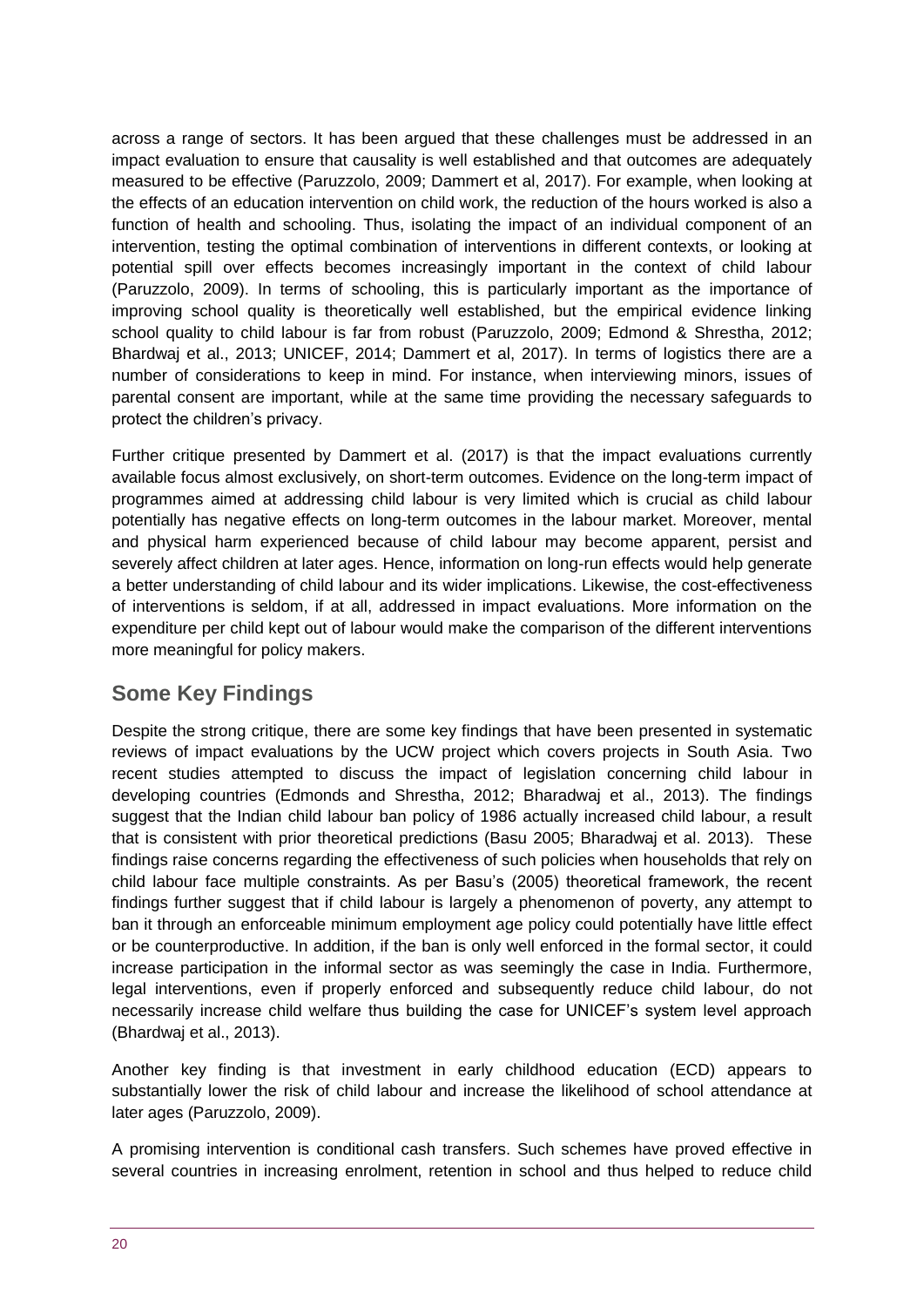labour supply (Raju, 2006). Paruzzolo (2009); Guarcello et al. (2010); UNICEF (2014) and Dammert et al. (2017)<sup>33</sup> build upon this and highlight the effectiveness of what they call, 'social transfers'. UNICEF defines social transfers as regular, reliable and direct transfers in cash and/or in kind to individuals or households. $34$  Linking transfers with other types of social protection programmes and child protection systems can maximise positive outcomes. For example, social transfer programmes linked to extra-curricular activities have shown greater impact in reducing child labour. Whilst a positive intervention to explore, UNICEF's (2014) findings suggest that the impact of social transfers on child labour differ by region and by gender – with boys more likely to benefit than girls from reductions in child labour. This may be explained by the fact that in many studies on the effectiveness of social transfers, household chores, which are predominantly done by girls, were not included in the definition of child labour (UNICEF, 2014). Social transfers can also produce unintended consequences on child labour. For example, a cash transfer scheme may provoke an increase in productive investments by beneficiary households, in turn creating new opportunities for children's work within the family. Consequently, child-sensitive programmes must be carefully designed to achieve positive impacts on child labour.

In the same vein, Dammert et. al (2017) analyse public works schemes and programs that aim to encourage micro-entrepreneurial activity amongst adults, such as microcredit schemes and business training courses (possibly in combination with the provision of capital). Findings from impact evaluations suggest that these schemes may increase children's work either directly in the household business or in activities within the household otherwise carried out by adults. Public works programmes have had limited success in India, Pakistan and Bangladesh.

# <span id="page-20-0"></span>**5. References**

All references were accessed between 02 - 12 May 2017.

Anti-Slavery International (2008). Poverty, Discrimination and Slavery. <http://www.antislavery.org/wp-content/uploads/2017/01/1-poverty-discrimination-slavery-final.pdf>

Basu, K. (2005) 'Child labor and the law: Notes on possible pathologies.' Economic Letters. 87(2), pp. 169-174. <http://www.sciencedirect.com/science/article/pii/S0165176505000029>

*Beegle, K., R. H. Dehejia, and R. Gatti. (2006). 'Child Labour and Agricultural Shocks.' Journal of Development Economics, 81 (1): 80-96*

Bharadwaj, P., Lakdawala, L. K., Li, N. (2013) 'Perverse consequences of well-intentioned regulation: evidence from India's child labour ban.' *NBER Working Paper Series*. Cambridge, MA, USA: National Bureau of Economic Research.

<http://www.nber.org/papers/w19602.pdf>

<sup>&</sup>lt;sup>33</sup> This paper involved an exhaustive search of the literature relating to impact evaluation papers with social protection and labour focus, all of which applied rigorous methods to estimate the impact of the program on child labour. However, it is excluded household chores and focused on children's participation in economic activities conducted for pay and/or for the household.

 $34$  There is little evidence on how this relates to the worst forms of child labour.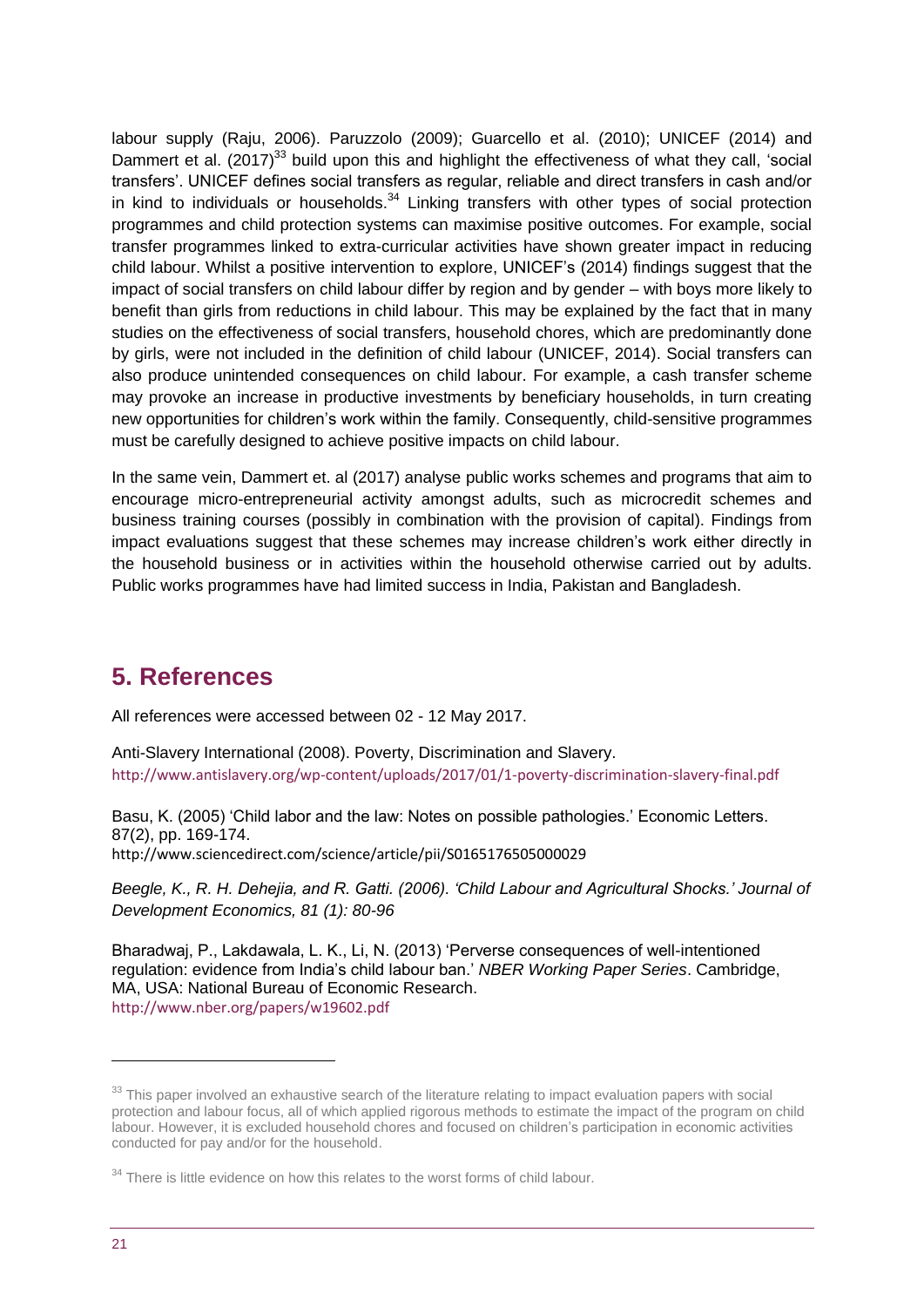Blattman, C. & J. Annan (2010) 'The Consequences of Child Soldering' *Review of Economics and Statistics*, 92(4), pp. 882-898.

Child Labour 2013 (2013) The Brasilia Declaration on Child Labour (webpage). <http://childlabour2013.org/the-brasilia-declaration-on-child-labour/>

Child Rights International Network (CRIN) (2017) Campaign against child labour (Webpage). <https://www.crin.org/en/library/organisations/campaign-against-child-labour>

Civil Society Asia (2017)

Dammert, A. & Galdo, J. (2013) "Child Labour Variation by Type of Respondent: Evidence from a Large-Scale Study", *World Development*, 51(11), pp. 207-220.

Dammert, A., de Hoop, J., Mvukiyehe, E. & Rosati, F.C. (2017) 'Effects of Public Policy on Child Labor Current Knowledge, Gaps, and Implications for Program Design.' *Policy Working Paper*. World Bank. <http://elibrary.worldbank.org/doi/pdf/10.1596/1813-9450-7999>

Duryea, S.,Lam, D. & Levison, D. (2007) "Effects of Economic Shocks on Children's Employment and Schooling." *Journal of Development Economics*, 84(1), pp. 188-214.

Edmonds, E. (2008) "Child Labour." in T. P. Schultz and J. Strauss, eds., Handbook of Development Economics. Volume 4, Elsevier Science, Amsterdam, North-Holland.

Edmonds, E. & Shrestha, M (2012) 'The impact of minimum age of employment regulation on child labour and schooling: evidence from UNICEF MICS countries.' *NBER Working Paper Series*. Cambridge, MA, USA: National Bureau of Economic Research. <http://www.nber.org/papers/w18623.pdf>

Guarcello. L, Mealli F., and F. C Rosati (2010) "Household vulnerability and child labour: the effect of shocks, credit rationing, and insurance" *Journal of Population Economics*, 23(1), pp. 169-198.

Human Rights Watch (HRW) (2016a) They Bear All The Pain. Hazardous Child Labour in Afghanistan.

[https://www.hrw.org/sites/default/files/report\\_pdf/afghanistan0716\\_brochure\\_lowres.pdf](https://www.hrw.org/sites/default/files/report_pdf/afghanistan0716_brochure_lowres.pdf)

Human Rights Watch (HRW) (2016b) Human Rights in Supply Chains: A Call for a Binding Global Standard on Due Diligence.

[https://www.hrw.org/report/2016/05/30/human-rights-supply-chains/call-binding-global-standard-due](https://www.hrw.org/report/2016/05/30/human-rights-supply-chains/call-binding-global-standard-due-diligence)[diligence](https://www.hrw.org/report/2016/05/30/human-rights-supply-chains/call-binding-global-standard-due-diligence)

International Labour Organisation (ILO) (no date) Child labour in Asia and the Pacific (Webpage). <http://ilo.org/ipec/Regionsandcountries/Asia/lang--en/index.htm>

International Labour Organisation (ILO) (no date) Funding for South Asia projects (1990spresent) (Webpage). [http://www.ilo.org/newdelhi/areasofwork/child](http://www.ilo.org/newdelhi/areasofwork/child-labour/action/WCMS_387362/lang--en/index.htm)[labour/action/WCMS\\_387362/lang--en/index.htm](http://www.ilo.org/newdelhi/areasofwork/child-labour/action/WCMS_387362/lang--en/index.htm)

International Labour Organisation (ILO) (no date) Germany - ILO Cooperation. [http://www.ilo.org/wcmsp5/groups/public/---dgreports/--](http://www.ilo.org/wcmsp5/groups/public/---dgreports/---exrel/documents/genericdocument/wcms_350297.pdf) [exrel/documents/genericdocument/wcms\\_350297.pdf](http://www.ilo.org/wcmsp5/groups/public/---dgreports/---exrel/documents/genericdocument/wcms_350297.pdf)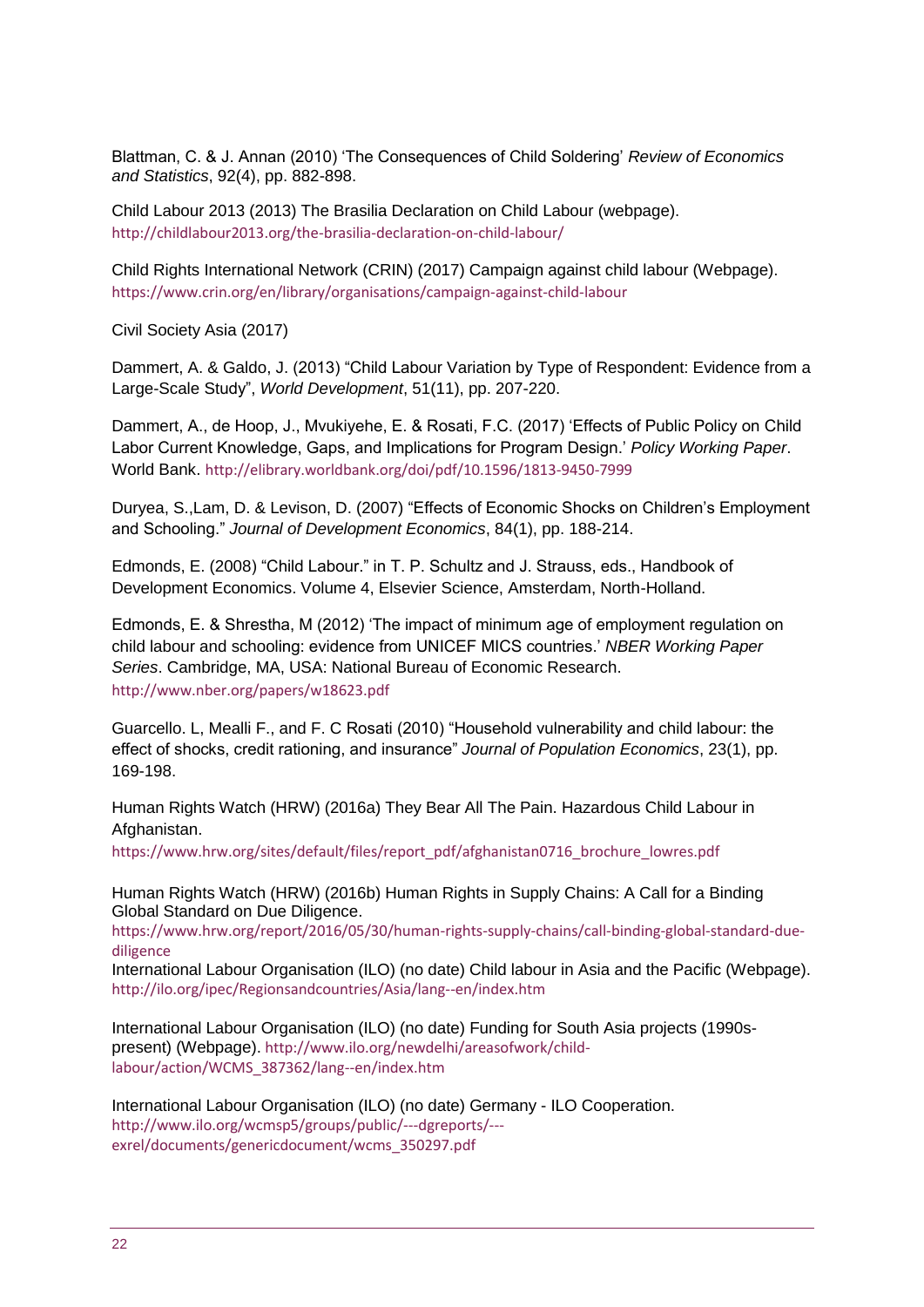International Labour Organisation (ILO) (no date) Germany and the ILO. An overview of cooperation results. [http://www.ilo.org/wcmsp5/groups/public/---dgreports/--](http://www.ilo.org/wcmsp5/groups/public/---dgreports/---exrel/documents/genericdocument/wcms_214116.pdf) [exrel/documents/genericdocument/wcms\\_214116.pdf](http://www.ilo.org/wcmsp5/groups/public/---dgreports/---exrel/documents/genericdocument/wcms_214116.pdf)

International Labour Organisation (ILO) (no date) Child labour: South Asia Hub (Webpage). <http://ilo.org/newdelhi/areasofwork/child-labour/lang--en/index.htm%20/>

International Labour Organisation (ILO) (no date) South Asia region: Project listing. [http://www.ilo.org/wcmsp5/groups/public/---asia/---ro-bangkok/---sro](http://www.ilo.org/wcmsp5/groups/public/---asia/---ro-bangkok/---sro-new_delhi/documents/genericdocument/wcms_387365.pdf)[new\\_delhi/documents/genericdocument/wcms\\_387365.pdf](http://www.ilo.org/wcmsp5/groups/public/---asia/---ro-bangkok/---sro-new_delhi/documents/genericdocument/wcms_387365.pdf)

International Labour Organisation (ILO) (2012) South Asia Coordinating Group on Action against Violence against Children (SACG) [http://www.ilo.org/wcmsp5/groups/public/---asia/---ro-bangkok/---sro](http://www.ilo.org/wcmsp5/groups/public/---asia/---ro-bangkok/---sro-new_delhi/documents/genericdocument/wcms_300828.pdf)[new\\_delhi/documents/genericdocument/wcms\\_300828.pdf](http://www.ilo.org/wcmsp5/groups/public/---asia/---ro-bangkok/---sro-new_delhi/documents/genericdocument/wcms_300828.pdf)

International Labour Organisation (ILO) (2013a) DWT Briefing Note South Asia Regional Strategies on Child Labour – 2013. [http://ilo.org/wcmsp5/groups/public/---asia/---ro-bangkok/---sro](http://ilo.org/wcmsp5/groups/public/---asia/---ro-bangkok/---sro-new_delhi/documents/genericdocument/wcms_300818.pdf)[new\\_delhi/documents/genericdocument/wcms\\_300818.pdf](http://ilo.org/wcmsp5/groups/public/---asia/---ro-bangkok/---sro-new_delhi/documents/genericdocument/wcms_300818.pdf)

International Labour Organisation (ILO) (2013b). Marking progress against child labour - Global estimates and trends 2000-2012. International Labour Office, International Programme on the Elimination of Child Labour (IPEC) - Geneva: ILO. [http://www.ilo.org/wcmsp5/groups/public/--](http://www.ilo.org/wcmsp5/groups/public/---ed_norm/---ipec/documents/publication/wcms_221513.pdf) [ed\\_norm/---ipec/documents/publication/wcms\\_221513.pdf](http://www.ilo.org/wcmsp5/groups/public/---ed_norm/---ipec/documents/publication/wcms_221513.pdf)

International Labour organisation (ILO) (2015) Major results of ILO work on child labour. [www.ilo.org/ipecinfo/product/download.do?type=document&id=25895](http://www.ilo.org/ipecinfo/product/download.do?type=document&id=25895)

IPEC (2007) "Prevention of child recruitment and reintegration of children associated with armed forces and groups: Strategic framework for addressing the economic gap" Geneva: ILO.

Khan, S. & Lyon, S. (2015) Measuring children's work in South Asia: perspectives from national household surveys. International Labour Organization. New Delhi, India: ILO. [http://www.ilo.org/wcmsp5/groups/public/---asia/---ro-bangkok/---sro](http://www.ilo.org/wcmsp5/groups/public/---asia/---ro-bangkok/---sro-new_delhi/documents/publication/wcms_359371.pdf)[new\\_delhi/documents/publication/wcms\\_359371.pdf](http://www.ilo.org/wcmsp5/groups/public/---asia/---ro-bangkok/---sro-new_delhi/documents/publication/wcms_359371.pdf)

Ministry of Social Affairs and Employment (The Netherlands) (2010) Roadmap for Achieving the Elimination of the Worst Forms of Child Labour by 2016. <http://www.ilo.org/ipecinfo/product/download.do?type=document&id=13453>

O'Driscoll, D. (2017). Mapping of research on child labour in South Asia. K4D Helpdesk Report. Brighton, UK: Institute of Development Studies.

Paruzzolo, S. (2009). The impact of programs relating to child labour prevention and children's protection: a review of impact evaluations up to 2007. Understanding Children's Work Project working paper series. Washington, DC: World Bank.

[http://documents.worldbank.org/curated/en/872791468152387187/The-impact-of-programs-relating](http://documents.worldbank.org/curated/en/872791468152387187/The-impact-of-programs-relating-to-child-labor-prevention-and-childrens-protection-a-review-of-impact-evaluations-up-to-2007)[to-child-labor-prevention-and-childrens-protection-a-review-of-impact-evaluations-up-to-2007](http://documents.worldbank.org/curated/en/872791468152387187/The-impact-of-programs-relating-to-child-labor-prevention-and-childrens-protection-a-review-of-impact-evaluations-up-to-2007)

South Asian Alliance of Grassroots NGOs (SAAGN)<http://www.saagn.org/>